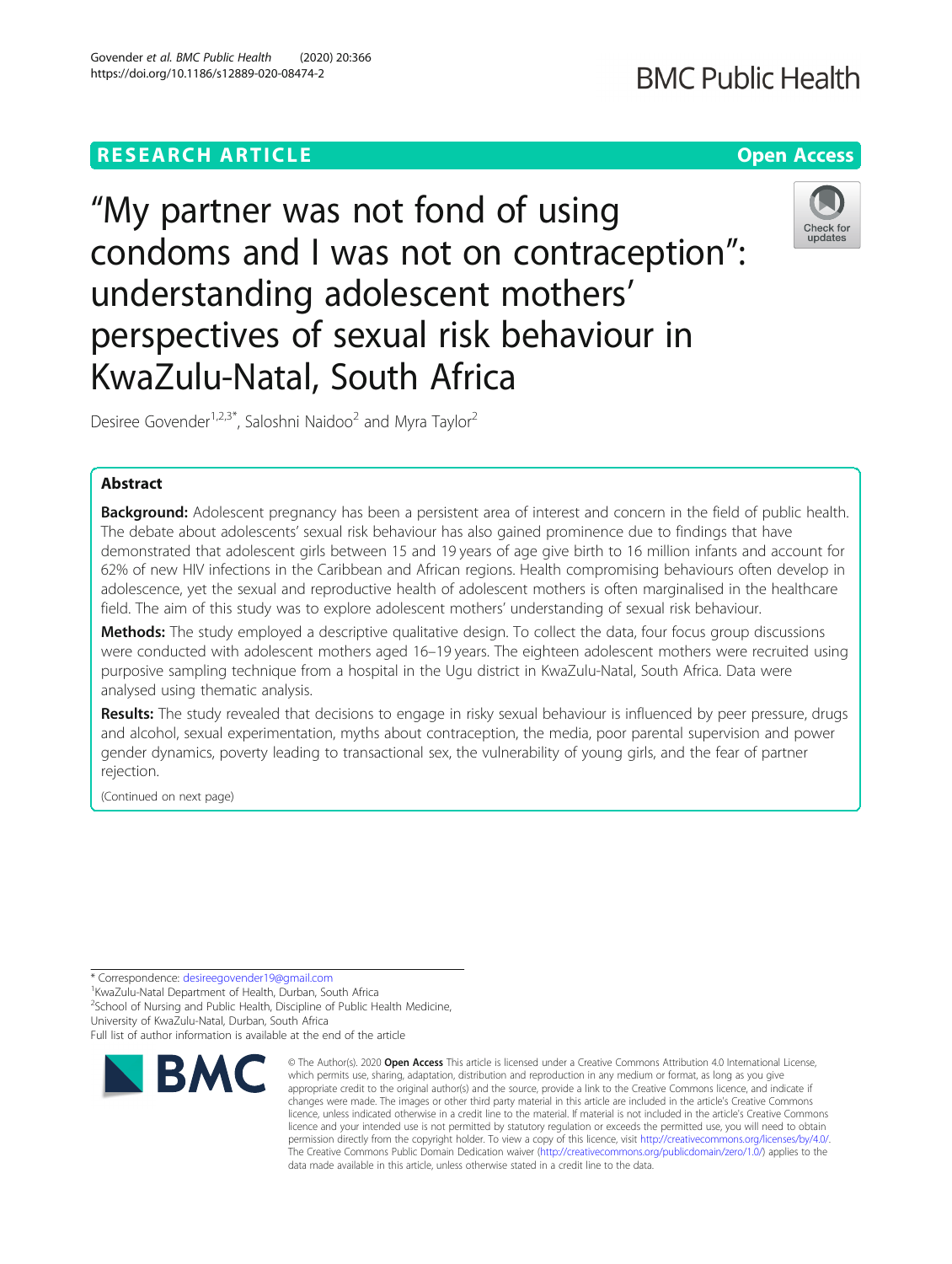#### (Continued from previous page)

**Conclusion:** The findings of this study will contribute to a better understanding of adolescent mothers' perspectives of sexual risk behaviour. In the subject matter of sexual and reproductive health, adolescents' autonomy with respect to cultural and social recommendations should not be sidelined. Due to their vulnerability, adolescent women are exposed to transactional sex, and it is particularly due to poverty that adolescent women are driven into sexual relations with older men as a means of survival. Moreover, interventions to curb postpartum sexual risk behaviour are important to protect adolescent women and mothers against HIV/AIDS. The sexual and reproductive education of adolescent women should focus on resilience, negotiating skills, and protective decision making. Collaborative efforts to curb sexual risk taking by young women should be encouraged and should involve relevant agents from the educational, social and clinical fields.

Keywords: Adolescent pregnancy, Sexual risk behaviour, Transactional sex, HIV, Sexual and reproductive health

#### Background

Adolescent pregnancy has been a major area of interest in the field of public health [\[1](#page-14-0)] and the issue of adolescent childbearing has received critical attention due to the increased risk of adverse maternal and neonatal outcomes [[1](#page-14-0)]. Furthermore, the debate about adolescents' sexual risk behaviour has gained prominence as findings have demonstrated that adolescent girls between 15 and 19 years of age account for 62% of new HIV infections and this group gives birth to 16 million infants in the Caribbean and African regions [\[2\]](#page-14-0). Of the two million adolescents living with HIV, 82% live in sub-Saharan Africa. On a daily basis, 460 adolescent girls become infected with HIV in eastern and southern Africa [\[3](#page-14-0)] South Africa has the largest prevalence of HIV (13.5%, 7.97 million people living with HIV) in the world, and early adolescent pregnancies in South Africa are also associated with a high risk of acquiring HIV [\[4,](#page-14-0) [5\]](#page-14-0). As the HIV epidemic escalates in South Africa [\[4](#page-14-0)], adolescent pregnancy is a critical issue as it demonstrates the ineffectiveness of public health efforts to promote safe sexual behaviour. Other multifactorial factors that contributes to adolescent pregnancy also includes under resourced healthcare systems, stock out of contraceptives and staff burnout.

Health compromising behaviours often develop in adolescence, yet the sexual health of adolescent mothers is often marginalised [[6\]](#page-14-0). The consideration of the natural stages of adolescence which fosters risk taking behaviours is important. Risk taking behaviours reflects the developmental changes in the brain [[7\]](#page-14-0). As children progress to the stages of adolescence, intense brain changes occur which affects thinking and behaviour. Two primary brain functions (social-emotional system and the cognitive control system) matures at different rates [\[7,](#page-14-0) [8\]](#page-14-0). The socialemotional system, involving the amygdala matures more rapidly than the prefrontal cortex (cognitive control system [\[7,](#page-14-0) [8](#page-14-0)]. As the prefrontal cortex is still developing, adolescents may make decisions and solve problems guided by the amygdala, a portion of the brain responsible for emotions and emotional behaviours, leading to increased reward seeking [\[8\]](#page-14-0). Therefore, risk-taking behaviour is driven by the social-emotional processes. Increased reward –seeking behaviour and poor impulse control, at this stage makes adolescents vulnerable to problems related to sexual behaviours [\[7\]](#page-14-0). Health behaviours that develop during adolescence may shape adulthood but this period of adolescence is disregarded by researchers and policy makers as an important stage of human development [\[9\]](#page-14-0).

Traditional approaches to adolescent sexual and reproductive health education place a high premium on the individual, whereas each individual is part of an ecosystem where biological changes, the influence of family and friends, community practices and behaviours, and access (or lack of access) to economic and academic opportunities play an important role in their lives [[10](#page-14-0)]. Adolescents depend on their families, friends, peers, communities, schools, and health service personnel to acquire skills that can assist them in their transition from childhood to adulthood [[11](#page-14-0)]. The social determinants of sexual and reproductive health can therefore only be transmitted through strong partnerships and collaboration among the education, social and health sectors [[11](#page-14-0)].

The negative consequences and social stigma associated with adolescent childbearing may result in depression and low self-esteem [[12,](#page-14-0) [13\]](#page-14-0). It is often against this backdrop that adolescent mothers engage in risky sexual behaviours, and this creates increased possibilities for repeat pregnancies regardless of the challenges that may have been experienced during the first pregnancy [\[14](#page-14-0)–[18](#page-14-0)]. Moreover, pregnant and parenting adolescents are vulnerable to HIV infection due to a lack of resources, social status, and power [\[5](#page-14-0), [15,](#page-14-0) [16\]](#page-14-0). Much of the literature on the sexual risk behaviour of pregnant adolescents and adolescent mothers suggests that these young women are negatively inclined towards contraception and condoms [\[15](#page-14-0), [17](#page-14-0), [18\]](#page-14-0). Factors that exacerbate high risk sexual behaviour include dysfunctional family structures, poor parental supervision, alcohol and drug use/abuse, peer pressure, a history of child abuse, psychological distress, intimate partner violence, poverty, gender power relationships, and poor contraceptive practices [[1](#page-14-0), [15,](#page-14-0) [19](#page-14-0)–[24\]](#page-14-0).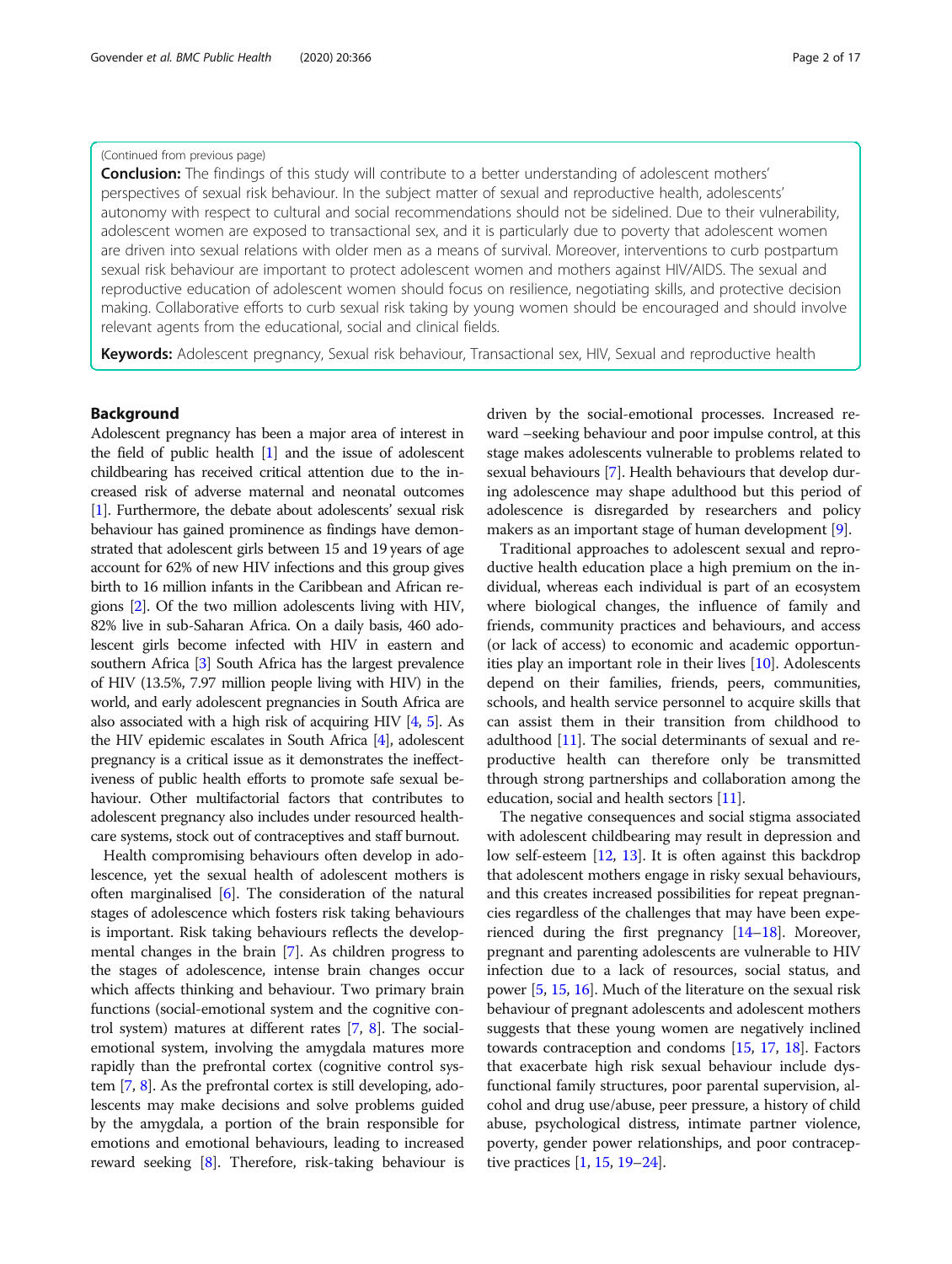Recent statistics in South Africa have revealed that the birth rate among adolescents is 71 births per 1000 girls in the age category 15–19 years [\[25](#page-14-0)]. In an investigation into the phenomenon of adolescent repeat pregnancy, Govender et al. [\[18](#page-14-0)] found that the prevalence was 19.9% in KwaZulu- Natal, South Africa. Disturbingly, adolescent mothers who experienced a repeat pregnancy had a high rate of HIV infection and many were involved with partners that were 5 years or older than they were [[18\]](#page-14-0). Adolescent repeat pregnancy is undeniably a symptom of the growing problem of high risk sexual behaviour among previously pregnant adolescent girls and mothers [\[18\]](#page-14-0). Patriarchy and gender power imbalances in South Africa have been recorded as influential in the sexual behaviour of and the relationships that young women forge [[26](#page-14-0)–[29](#page-14-0)]. It is therefore a concern that the most significant public health threat to curbing HIV infection in South Arica seems to be the romantic relationships and transactional sex that are prevalent between older men and younger women [\[30](#page-14-0), [31\]](#page-14-0).

According to UNAIDS [\[3\]](#page-14-0), seven in 10 adolescent women have limited knowledge about HIV in sub-Saharan Africa. Sexual education programmes are sidelined and restricted [\[3\]](#page-14-0). Adolescents also have limited knowledge on preventing a pregnancy and there is also the reluctance of nurses and educators to provide SRH services and sexuality education. Furthermore, the gender norms and culture is also associated with taboos about sexual and reproductive health (SRH), seeking SRH services and making informed decisions about SRH [[3](#page-14-0)]. Many adolescent girls in sub-Saharan Africa do not have access to modern methods of contraception. Furthermore, in the literature, a South African study by Singh and Naicker on sexual risk amongst young mothers aged 16 to 19 years, revealed that young mothers acknowledged that they were advised by their mothers on "how to not become pregnant" (p.167) but this advice did not include contraception use [[32](#page-14-0)].

Many studies on adolescent pregnancy and parenting have been written by South African experts in the education, social and anthropology spheres drawing on individuals' experiences of this phenomenon [[32](#page-14-0)–[42](#page-15-0)]. There has also been a proliferation of studies regarding the gender, sexuality and social aspects of adolescent pregnancy and parenting [[33](#page-14-0)–[42](#page-15-0)]. The educational and social effects of early motherhood is important. However, adolescent pregnancy and parenting is not confined to the education sector as public health professionals witness the complexities associated with this phenomenon.

The public health approach has evolved with time shifting its focus from disease to lifestyles and behaviours [\[43](#page-15-0)]. Sexual and reproductive health behaviour is an important aspect and function of public health research. Public health research is critical in the area of adolescent sexuality, reproduction, pregnancy and parenting to drive clinical and operational innovations in health care [\[18\]](#page-14-0). The study presented in this paper takes into consideration the public health perspective of sexual risk behaviour. Adolescent lifestyles and behaviour can be conceptualised using Brofenbrenner's ecological model which is popular in public health research [[43\]](#page-15-0). Within the Brofenbrenner's model, behavioural risks can be analysed on fours levels: 1) microsystem (includes the immediate environment and socialization agents: family, peers, school and social media); 2) mesosystem (interactions between two microsystems); 3) exosystem (the indirect environment which includes the neighbourhood, health system, educational system) and 4) macrosystem (social values, cultural values, political and economic systems) [[43\]](#page-15-0).

It should be acknowledged that several scholars in South Africa have published studies on the relationship dynamics around adolescent pregnancy but most of these studies have been conducted in urban settings [[32](#page-14-0), [35,](#page-14-0) [36,](#page-14-0) [42\]](#page-15-0). According to Mkwananzi, young South African girls between the ages of 15 and 19, who are poor, from rural settings, and have low education levels are more likely to experience early childbearing [\[44\]](#page-15-0). The purpose of this paper is to elucidate adolescent mothers' understanding of sexual risk behaviour, and thus the research question that is addressed is: How do adolescent mothers understand sexual risk? This paper will also seek to fill the gap in the literature by presenting the perspectives of sexual risk behaviour among adolescent mothers in rural, southern KwaZulu-Natal.

# Methods

## Study design

This paper emerged from a mixed-methods action research doctoral study (MMAR) that focused on the design of a community of practice model for a multidisciplinary and comprehensive approach towards caring for pregnant adolescents and adolescent mothers. The findings that are reported relate to the qualitative strand of the MMAR study and explored adolescent mothers' understanding of sexual risk behaviour. The point of departure of the study was that adolescent childbearing is associated with unsafe sexual behaviour. By tradition, quantitative methods steered investigations into sexual risk behaviour among adolescents in the field of sexual and reproductive health. However, this qualitative strand of the study yielded thick and rich data and it was thus an effective portal for understanding the experiences of sexual risk behaviour by adolescent women. An explorative and descriptive qualitative study design was thus employed.

## Study setting

The study was conducted in a district hospital located in Ugu, KwaZulu-Natal, South Africa. The province of KwaZulu-Natal is the epicentre of the HIV epidemic in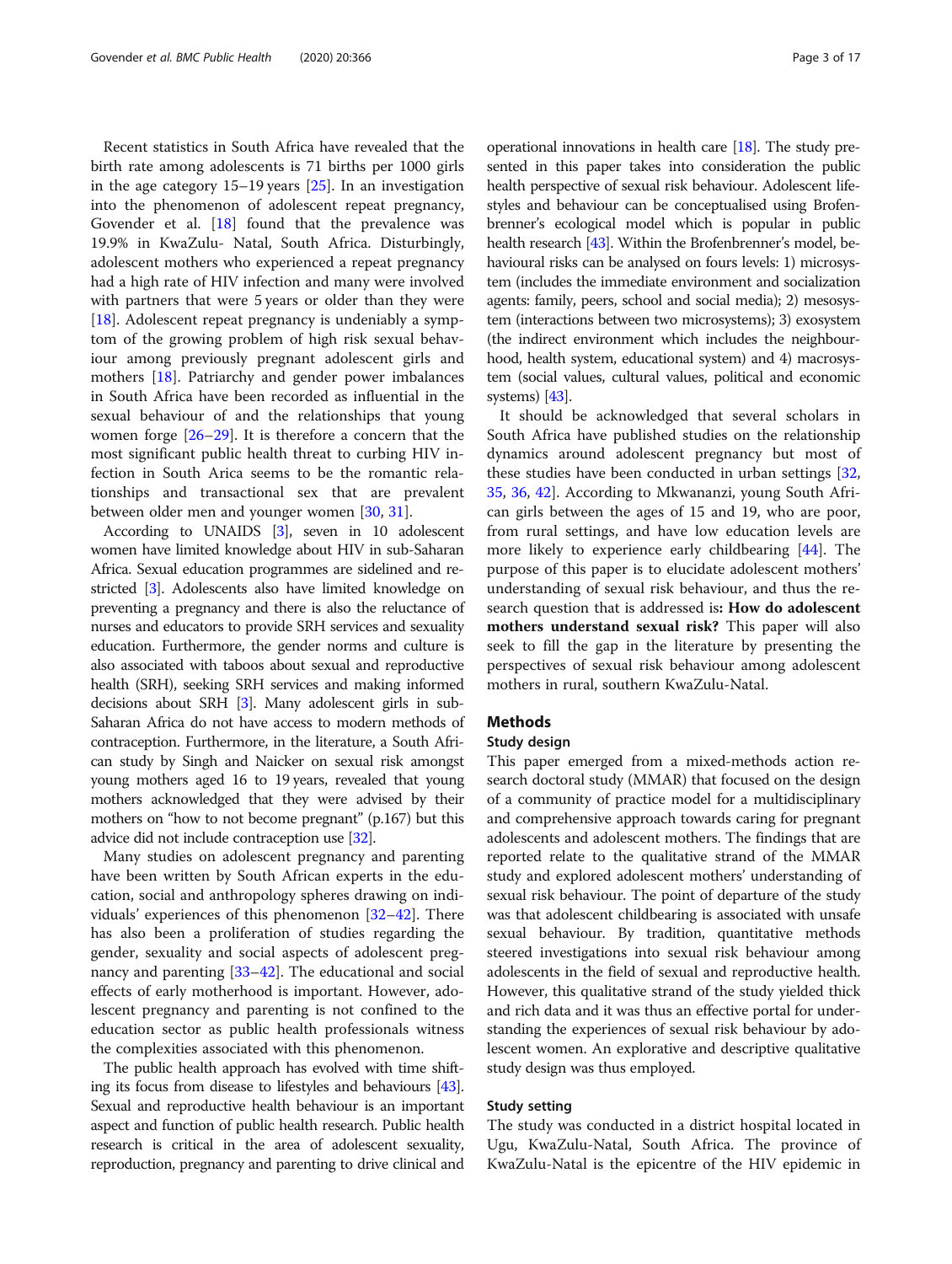South Africa with a prevalence of 12.2% [\[30](#page-14-0)]. The high burden of HIV in KwaZulu Natal disproportionately affects women and adolescent girls because the economic, social, cultural and behavioural factors [[45\]](#page-15-0). Ugu district is largely rural with an HIV antenatal prevalence of 41% [[46\]](#page-15-0). Twenty-three percent of the deliveries at this district hospital involves adolescent girls between 13 and 19 years of age [[47](#page-15-0)].

#### Study population, sampling and sample size

The population of interest for this qualitative inquiry were adolescent mothers in the age category 13–19 years. For the purpose of this study, the definition of a first time adolescent mother will apply, namely a female between 13 and 19 years of age who has given birth for the first time to a live infant. The definition of adolescent mothers with repeat pregnancies for this study were individuals between 13 and 19 years of age who have given birth twice or more to live infants within 24 months. The participants were selected purposefully from this population and they were recruited during the quantitative strand of the larger doctoral study using a participant selection model. The participants were selected on the basis of meeting the criteria of the definitions of first time and adolescent repeat mother. Hence, the participants had experienced the phenomenon of adolescent pregnancy and motherhood. The comprehensive details of the quantitative strand of the doctoral study are described elsewhere [\[18\]](#page-14-0). Data were collected from 18 participants during four focus group discussions.

# Data collection

Focus group discussions were conducted to explore the selected participants' understanding of sexual risk. The discussions were conducted during March and April in 2018. The learning resource centre at the hospital was used as a venue because the participants felt comfortable and safe there. These discussions were used to elicit the perceptions, ideas, opinions and thoughts of participants who had authentic experiences of the phenomenon under study [[48\]](#page-15-0). Focus group discussions are also costeffective [\[49](#page-15-0)]. The discussions were conducted in IsiZulu and audio recorded with the consent of the participants. A research team using a focus group discussion guide facilitated the discussions that ranged from 120 to 180 min each and four to five participants attended each of the four focus group discussions.

#### Data analysis

Certain measures were put in place to ensure the authenticity and thus the trustworthiness of the data. The audio recorded data were transcribed verbatim and translated into English by a proficient research assistant. Thematic analysis was employed to code the data and categorise them into themes [[49](#page-15-0)]. After the transcription of the recordings, the transcripts were carefully read and reread to become familiar with the data. The researchers further ensured the trustworthiness of the data by sharing the transcripts and findings with the research supervisors to ensure that the data had been analysed correctly and appropriately [[49](#page-15-0)]. The research team was familiar with the research site and the participants prior to data collection. The advantage of being familiar with the research site and participants enhanced rapport and communication during the study. According to Hockey [[50\]](#page-15-0), researching in familiar settings increases the likelihood of participants revealing more intimate details of their lives. The transcribed data were referred to the participants for review. A thick, detailed description of the methodology that was employed will ensure the reproducibility of the study [\[51](#page-15-0)].

#### Ethical considerations

The University of KwaZulu-Natal Bioethics Research Committee (ref no: BFC553/16), the KwaZulu-Natal Department of Health (ref no: KZ\_2016RP26\_545), and the Chief Executive Officer of the district hospital approved this study. Participation was voluntary and the participants could withdraw from the study at any point. Written consent was granted by all participants. Parents' or legal guardians' permission was obtained for each participant under the age of 18 who participated in the study.

Pseudonyms were used to identify the illustrative quotes by the participants and to ensure that their confidentiality is maintained.

#### Results

The socio-demographic characteristics of the participants are presented in Table [1](#page-4-0). The participants were 18 adolescent mothers in the 16–19-year age group. Seventeen of the participants experienced unplanned pregnancies. Of the eighteen participants, 13 had dropped out of school due to their pregnancy. Nine of the eighteen participants were adolescent mothers who had experienced repeat pregnancies Seven overarching themes emerged from the focus group discussions: factors that contribute to sexual risk behaviour, culture versus sexual risk taking, gender, power and sexuality, perceptions of love and romantic relationships, reproductive health services, preventing a repeat adolescent pregnancy, and plans regarding the next pregnancy and birth control.

## Theme 1: factors that contribute to sexual risk behaviour

Under the overarching theme of factors that contribute to sexual risk behaviour, the participants identified peer pressure, drugs and alcohol, sexual experimentation, myths about contraception, unprotected sex, the media, parental influence, poverty and transactional sex, vulnerability, and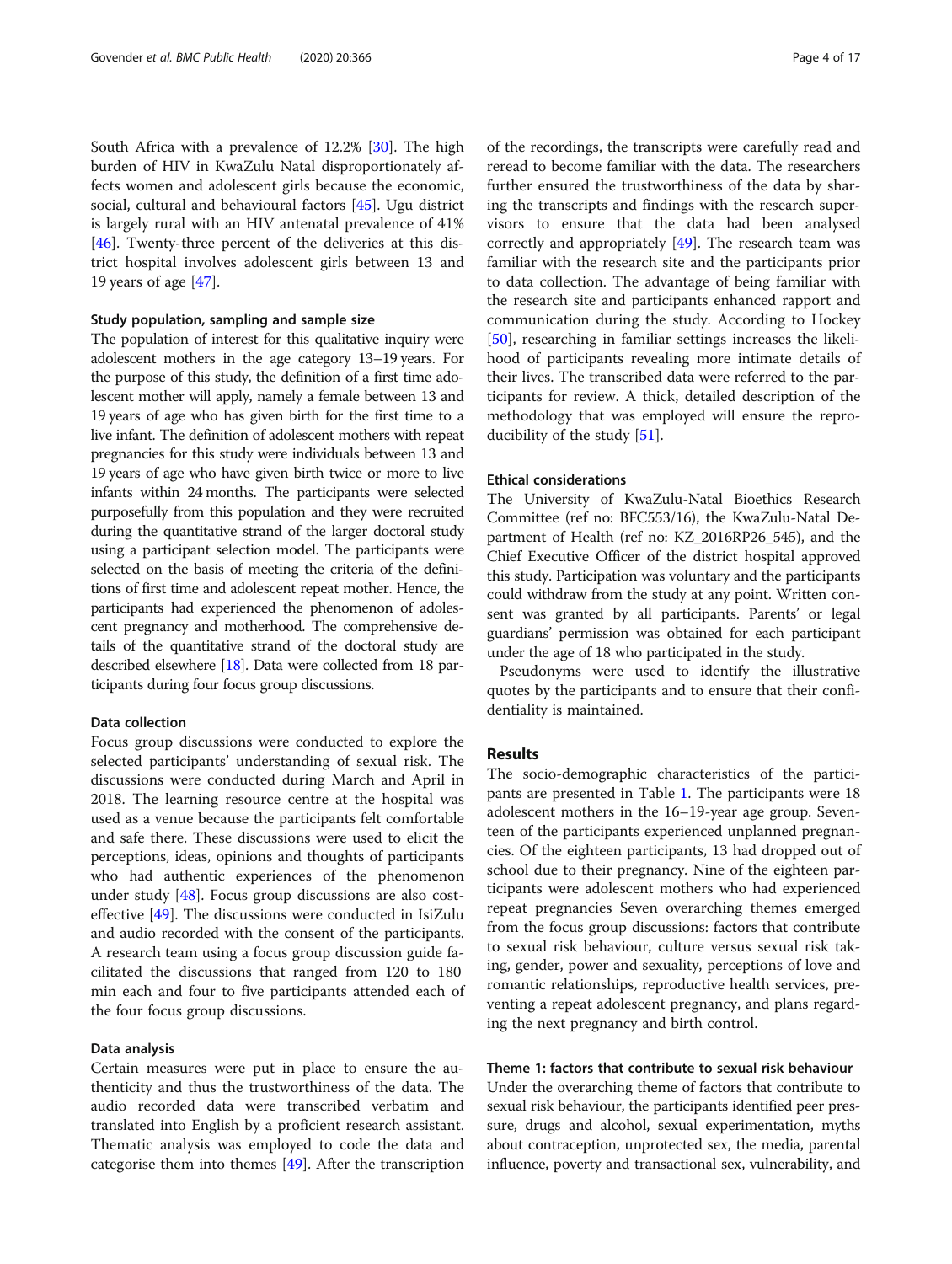<span id="page-4-0"></span>

|            | <b>Table 1</b> Socio-demographic characteristics of the participants |  |  |
|------------|----------------------------------------------------------------------|--|--|
| $(N = 18)$ |                                                                      |  |  |

| Characteristics                             | Number of participants<br>(Percentage) |  |  |  |
|---------------------------------------------|----------------------------------------|--|--|--|
| Age                                         |                                        |  |  |  |
| $16 - 17$                                   | 5 (28%)                                |  |  |  |
| $18 - 19$                                   | 13 (72%)                               |  |  |  |
| Number of pregnancies                       |                                        |  |  |  |
| 1                                           | 9(50%)                                 |  |  |  |
| $\overline{2}$                              | 9(50%)                                 |  |  |  |
| Planned/Unplanned Pregnancies               |                                        |  |  |  |
| Planned pregnancies                         | $1(5.6)\%$                             |  |  |  |
| Unplanned pregnancies                       | 17 (94.4%)                             |  |  |  |
| Living arrangements                         |                                        |  |  |  |
| Living with biological mother               | 3 (16.6%)                              |  |  |  |
| Living with biological parents              | $1(5.6\%)$                             |  |  |  |
| Living with biological mother and siblings  | 5 (27.8%)                              |  |  |  |
| Living with biological parents and siblings | $1(5.6\%)$                             |  |  |  |
| Living with maternal grandparents           | $2(11.1\%)$                            |  |  |  |
| Living with biological sister               | 3 (16.6%)                              |  |  |  |
| Living with an aunt                         | $2(11.1\%)$                            |  |  |  |
| Living with aunt and siblings               | $1(5.6\%)$                             |  |  |  |
| Current relationship status                 |                                        |  |  |  |
| In a relationship/not living together       | 12 (66.6%)                             |  |  |  |
| Engaged                                     | $1(5.6\%)$                             |  |  |  |
| Single                                      | 5 (27.8%)                              |  |  |  |
| <b>Education Level</b>                      |                                        |  |  |  |
| Grade 7                                     | $1(5.6\%)$                             |  |  |  |
| Grade 10                                    | 6 (33.3%)                              |  |  |  |
| Grade 11                                    | 7 (38.9%)                              |  |  |  |
| Grade 12                                    | 4 (22.2%)                              |  |  |  |
| Schooling status                            |                                        |  |  |  |
| Completed schooling                         | 4 (22.2%)                              |  |  |  |
| Dropped out of school                       | 13 (72.2%)                             |  |  |  |
| Resumed schooling                           | $1(5.6\%)$                             |  |  |  |
| Employment status                           |                                        |  |  |  |
| Employed                                    | $\Omega$                               |  |  |  |
| Unemployed                                  | 18 (100%)                              |  |  |  |

partner rejection as factors that provoke adolescent pregnancies.

#### Peer pressure

According to the illustrative quotes of the participants, engaging in sexual intercourse has become a norm if young girls want to be accepted by their peers. Two of the participants, Olwethu and Maya, recollected that their peers were critical of virgins. Maya and Mary

believed that engaging in sex was similar to being part of a movement or trend, and it made them 'acceptable':

"All young people are engaging in sex and nobody wants to be an outcast" (Smangele, 18).

"Peer pressure is causing adolescents to have sex. Adolescents think that they have to keep up with trends and behave like everyone else. If you are a virgin, others will tease you" (Olwethu, 18).

"Often, sex is treated like a fashion trend among our peers. I remember being teased when my friends found out that I was still a virgin and I had a boyfriend. My boyfriend was also being teased by his friends" (Maya, 18).

"Adolescents are ignorant and want to engage in sex because of peer pressure" (Sbahle, 18).

"Puberty causes adolescents to become restless and they are easily manipulated by peer pressure" (Palesa, 18).

"Sex has become a fashion for adolescents. Peer pressure also influences sexual behaviour" (Mary, 18).

#### Drugs and alcohol

Adolescent girls under the influence of alcohol and drugs are vulnerable and engage in risky sexual behaviour. Palesa understood that unprotected sex is associated with the risk of pregnancy and HIV infection:

"Drugs and alcohol promote risky sexual behaviour. The girls are drunk at parties and they are unaware of their actions" (Palesa, 18).

"Adolescents are using drugs and alcohol at parties and this puts them at risk for pregnancy and HIV infection. In the drunken and drugged state, they have unprotected sex" (Sphe, 16).

# Sexual experimentation

The participants confirmed that adolescents are at a stage in their lives when they want to experiment with their bodies. Smangele compared sexual intercourse to an experiment. Snothando also suggested that adolescents were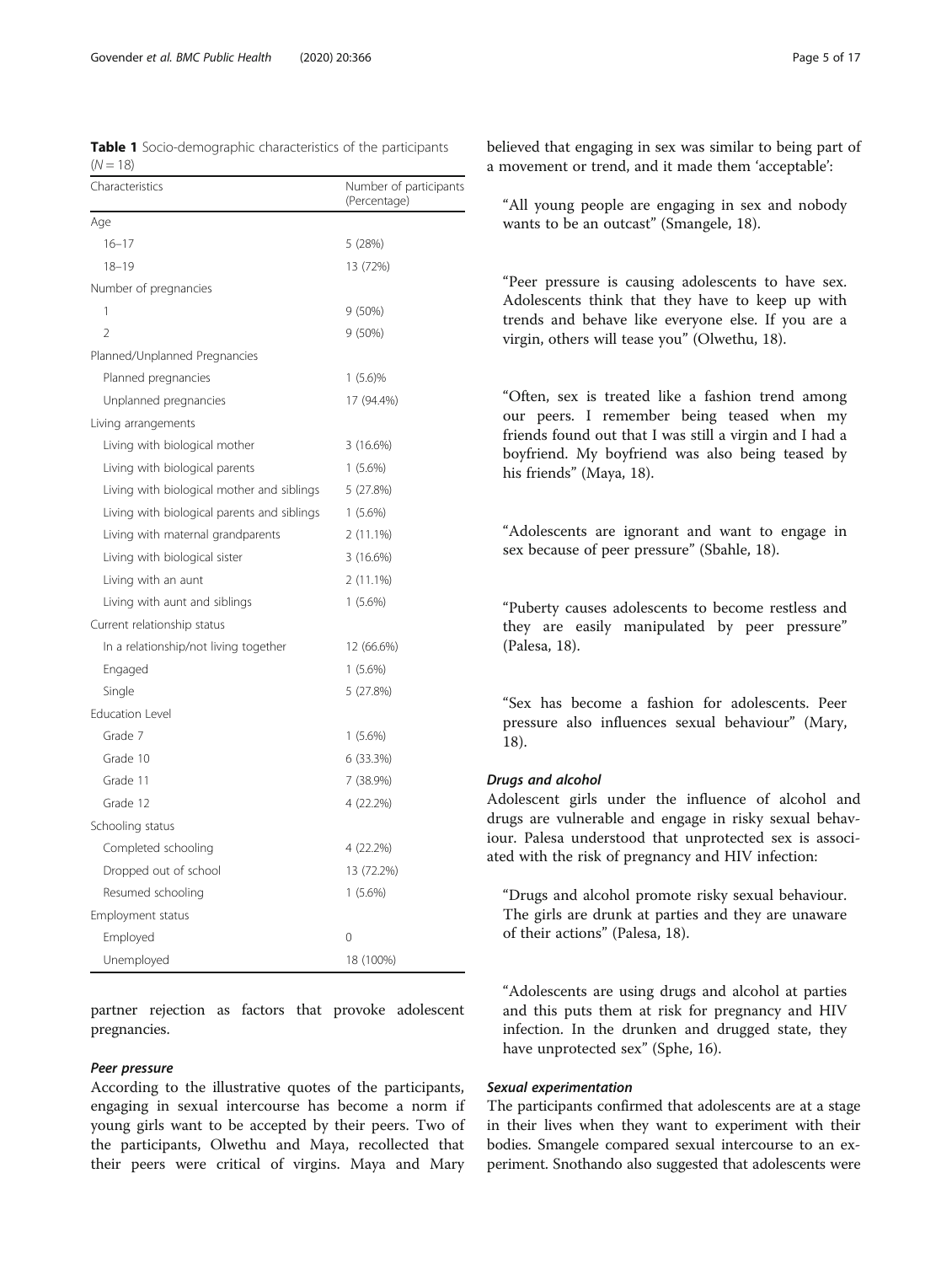keen to experiment with sex, drugs and alcohol and they remained oblivious to the negative consequences.

"Adolescents want to experiment and therefore indulge in risky behaviours. In my community, adolescents are fond of keeping up with new trends and they are willing to experiment with their bodies. Sexual intercourse is an experiment for young people" (Smangele, 18).

"It is all about ignorance. Adolescents girls do not think that bad things will happen to them and they will experiment with boys. I think it is the hormones in the adolescents that make them experiment with sex, drugs and alcohol" (Snothando, 19).

"Once you have a boyfriend, you will engage in sexual activities. Boys convince girls to have sex. It is how boys want girls to show their love" (Olwethu, 18).

# Myths about contraception, partners' perceptions, and unprotected sex

The participants narrated their concerns about contraception and how this resulted in their engagement in unprotected sex. Many were concerned that contraception caused sterility. Some mentioned that their partners did not like using condoms.

"My partner was not fond of using condoms and I was not on contraception. I believe that contraception makes you fat and sterile. So we were having unprotected sex" (Smangele, 18).

"My partner and I didn't use protection. I was told by many people that contraception causes problems with fertility and as an adolescent you must not use contraception. As a young woman, one must have a baby first to test fertility and show the ability to conceive" (Thobeka, 17).

"We didn't use protection. I believed that contraception causes infertility in adolescents. It is important for a woman to prove her fertility because no one will marry her [if she doesn't]" (Joyful, 18).

"I did not believe in contraception because it causes complications. I believe the biggest complication of contraception is sterility. Other young women also

do not trust contraceptive methods because it damages the body. The female condom is also uncomfortable and men do not like using condoms because it reduces pleasure" (Nana, 19).

"Adolescents do not trust any of the contraceptive methods because they still fall pregnant even if they use them" (Amahle, 17).

"I was on the injectable contraceptive. I was scared of infertility and weight gain so I skipped the injection. He didn't use a condom because he believed it was my responsibility to prevent a pregnancy" (Jenny, 19).

"At first, I used the injection method but later I experienced problems, and I stopped the contraception. My boyfriend never uses condoms. It feels embarrassing to tell a man to use a condom" (Olwethu, 18).

# The media

The participants believed that the media had a significant role in promoting high risk sexual behaviour. Yvonne narrated that sex was explicitly portrayed on television and that it was thus condoned.

"The media shows us that it is okay to have sex and there is no shame in premarital sex" (Snothando, 19).

"Sex is even in the media. We watch programs that encourage physical love. The local programs on television do not condemn sexual relations outside marriage so I do not know why people in the community are judgmental. We have to keep with current trends" (Yvonne, 16).

# Parental influence, inappropriate behaviour of parents and children's reaction

In this subtheme, parental influence and inappropriate behaviour of parents were expressed by participants. Sbahle stated that parents exposed their children to sex while Tholothando mentioned that lack of parental supervision also influenced the sexual behaviour of children. In this regard, parental influence and inappropriate behaviour of parents were expressed by participants. Amahle narrated an incident in which her mother had accused her of engaging in sexual intercourse. Angry about this false accusation, Amahle decided to engage in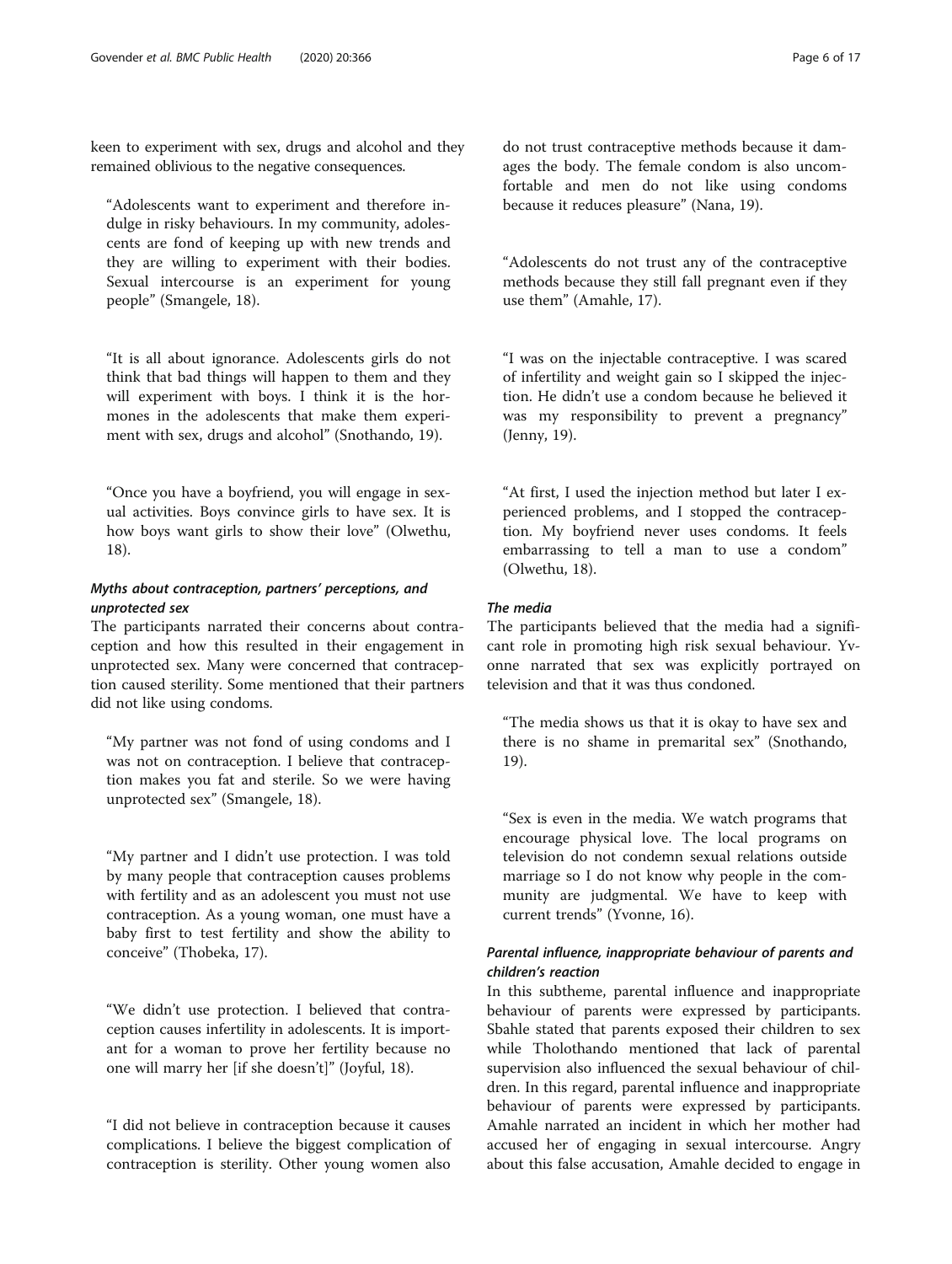sexual intercourse to retaliate against her mother. The quotes also illustrate how children react to their parents behaviour.

"Parents are having sex in front of their children. Parents also have sex with their own children" (Sbahle, 18).

"It depends on the rules in the house and how parents treat their children. If you have freedom to have a boyfriend, then you will have sex with him before marriage" (Tholothando, 19).

"In my situation, my mother accused me of sleeping around and I decided to prove her right. I was feeling so aggressive. So I decided to sleep around. Parents anger their children. When relationships are not good at home, this will cause children to look for comfort elsewhere" (Amahle, 17).

# Poverty and transactional sex

The participants indicated that poverty resulted in transactional sex. Older men were identified as perpetrators who took advantage of younger women in need of financial help. These older men were referred to as 'blessers'. The participants stated that adolescent girls returned the financial favours by engaging in sex with these older men. Amahle mentioned that being involved with a 'blesser' had become the norm as adolescent girls were encouraged to have relationships with older men for financial gain.

"If the girl's family is poor, then she will look for financial help from a man. There are 'blessers' who will help you but you have to sleep with them" (Tholothando, 19).

"Adolescent girls get involved with older men for financial reasons. Poverty drives transactional sex" (Nana, 19).

"Older men seduce and manipulate young women. If you are from a poverty-stricken home, an older man is a blesser. He provides you with money and gifts" (Joyful, 18)

"Girls are encouraged to find an older man to help them financially. In return, the girl has sex to please him" (Amahle, 17)

"If you receive gifts then you will want to thank the man by pleasing him. The rich man will also continue to shower you with gifts if you are having sexual relations" (Snothando, 19).

"Poverty and poor family background cause adolescents to engage in transactional sex with older men" (Palesa, 18).

#### Vulnerability and the fear of partner rejection

.

Some participants referred to the vulnerability of adolescent women and stated that fear of rejection by their partners compelled them to engage in sex to maintain their relationships. Joyful clearly stated that adolescent women gave in to sexual demands to avoid rejection.

"Young women have premarital and unprotected sex to please their partners as they fear rejection" (Harriet, 17).

"Young girls are vulnerable and they search for love and attention. Boys manipulate girls and girls start engaging in sex to prove they are attractive. Girls also give in to sexual demands because they fear rejection" (Joyful, 18).

# Theme 2: culture versus sexual behaviour

With reference to the theme of culture versus sexual behaviour, the participants understood that culture discourages premarital sex. The participants stated that virginity testing was a traditional practice and that their culture encouraged young people to be proud of their virginity. Furthermore, they stated that their culture encouraged the preservation of virginity until marriage.

# Culture condemns premarital sex

Culture may be associated with taboos about sexuality and it may have an impact on the practice of sexual and reproductive health. The participants in this study expressed the prescriptions that are set out by their culture.

"Culture influences the sexual behaviour of teenage girls, for example the reed dance. Virginity testing is an important traditional practice. Young girls may want to conform to what culture teaches you about sex. Culture does not promote premarital sex" (Harriet, 17).

"My culture advises young girls not to have sex with men until they are married" (Mary, 19).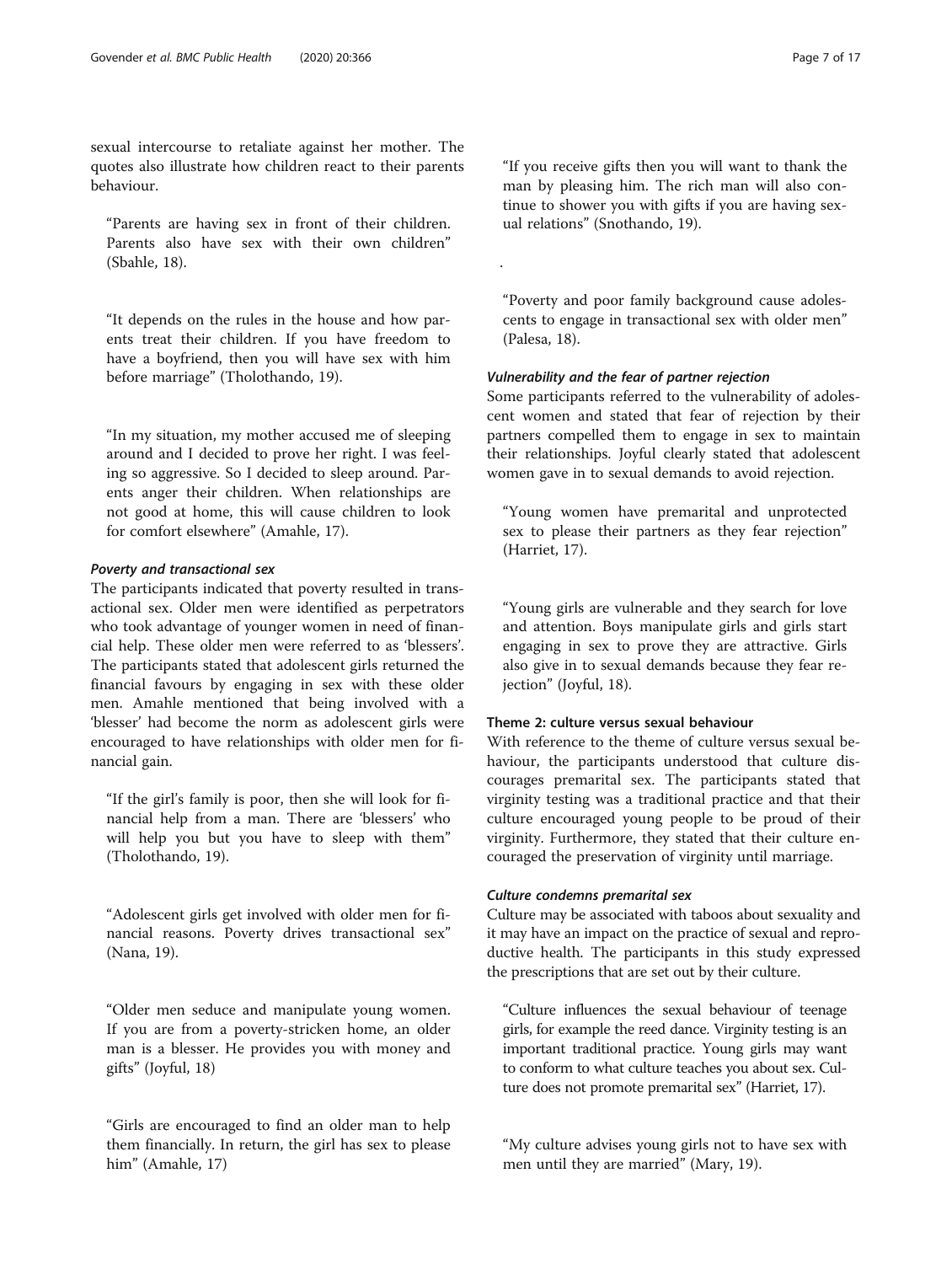"Culture advises us to be proud of our virginity and wait until marriage to have a baby" (Jenny, 19).

# Individual preference disregards the cultural rule of abstinence

Some participants acknowledged that a changing lifestyle had encouraged opposition to cultural rules regarding sexual behaviour, and modern young people's individual preferences dominate over cultural practices. One adolescent mother admitted that tampering occurs when virginity testing is done due to bribery. Another participant mentioned that adolescent girls engaged in premarital sex because lobola (Lobola is a dowry payment by the bridegroom to the bride's family in most African countries) was a lengthy process.

"Well, in our culture, to remain a virgin until marriage is considered a good thing, but peer pressure and a change in lifestyle are influencing adolescent girls to have sex. The reed dance custom doesn't work anymore because adolescent girls bribe the woman who is doing the testing for a good result. This means the woman testing for virginity will lie by saying that a girl is a virgin because she has been bribed" (Snothando, 19).

"We understand that our culture says we must wait for marriage and then have a baby, but people today have different preferences" (Sbahle, 18).

"Many adolescent girls have sex early because they do not want to wait too long for the lobola process. They know the cultural rules but they are influenced by the opinion of others and their own preferences" (Tholothando, 19).

#### Theme 3: gender, power and sexuality

Most of the participants acknowledged that a combination of gender, power and sexuality influenced sexual risk behaviour among adolescent women. Gender inequality was referred to as a common feature in the community, as the participants argued that adolescent women were not respected in society and they were thus disempowered. Society was perceived as an institution that had double standards regarding the sexual behaviour of men and women.

## Gender inequality

Gender norms including inequality also has a huge impact on the sexual and reproductive health of adolescent women. Gender inequality compounds the discrimination faced by adolescent girls. The quotes illustrate the vulnerabilities of adolescent girls to gender inequality.

"There is no equality between boys and girls in my community. Boys are disrespectful. They treat girls as sexual objects. The boy makes all the rules for the relationship and demands a sexual relationship" (Harriet, 17).

"Boys treat girls in a bad manner. They do not respect girls and women. There is no equality between boys and girls. Boys think they are superior. The community favours boys. Only girls are cursed if they fall pregnant before marriage but it is okay for boys to have children before marriage. This allows boys to exploit girls sexually" (Olwethu, 18).

"Boys are disrespectful and abusive towards girls. Our community is to blame for the inequality between boys and girls. Girls are ill-treated for getting pregnant while boys escape the taunts and discrimination. Girls are played with, abused and thrown away" (Palesa, 18).

#### Objects of pleasure

According to the participants, young women are mere sexual objects or commodities for men that can be purchased and discarded. Amahle [[17](#page-14-0)] stated that "Men view women as the weaker gender. They think that women are sexual objects or toys that can be bought". Sbahle [[18](#page-14-0)] expressed that women experience a culture of disrespect. She stated that "Boys do not treat girls well. They feel girls are like toys. You can play with toys and throw them away". Mary [\[19\]](#page-14-0) reiterated the culture of disrespect by stating that "These men in my community treat women like cheap objects who can be bought and sold easily".

# Exploitation

The participants spoke intensely of the sexual exploitation of young women in their communities. One participant perceived society as undermining equality between men and women, and she argued that this was a driver of exploitation.

"Most of the girls are alcoholics in my community and the boys take advantage of them. The boys know that these girls are easy targets for sex. They do not respect girls in general" (Joyful, 18).

"Young girls are always exploited by older men because of poverty. In our communities, rules are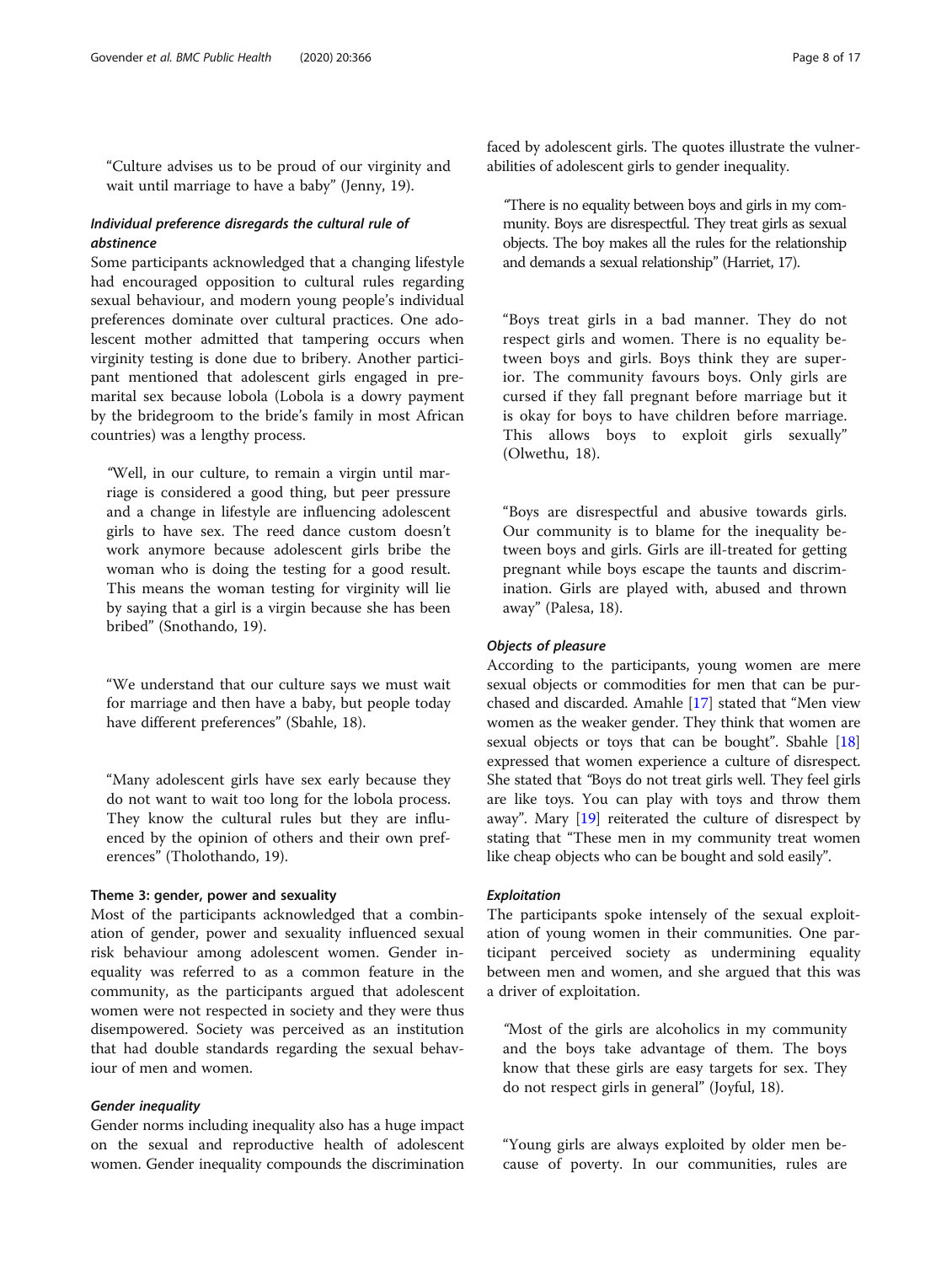different for men. Society places more emphasis on women maintaining a proper image in society. This leads to discrimination against women. We are seen as a weaker sex that should be dominated by men" (Maya, 18).

# Theme 4: adolescents' perceptions of love and romantic relationships

This theme illuminated the participants' perception of love and romantic relationships. According to the participants, love and romantic relationships should encompass respect and emotional and financial support and they perceived loving partners as nurturers and providers. One of the participant also felt that love is also conveyed or extended when a man who takes the responsibility for paying lobola (a bridal dowry) for his partner.

# Respect, emotional and financial support

The participants expressed that respect, emotional and financial support were important aspects to love and romantic relationships.

"Respect is an important aspect of love and romantic relationships. I think that love for me means that my partner will respect me and also take responsibility for me emotionally and financially. He will pay lobola for me" (Amahle, 17).

"Love and romantic relationships are about mutual respect and receiving attention and kindness. A loving partner will take care of you emotionally and financially. He will always provide for your needs" (Sphe, 16).

"Love is about respect and support. Love means that a man should also provide for the woman. He should support her financially" (Sbahle, 18).

# Physical expressions of love

The participants outlined the importance of physical expressions of love in their perception of love and romantic relationships. Puleng [[18\]](#page-14-0) stated that "Love is about being comfortable with your partner. It is about the physical connection and chemistry in the relationship" Physical expressions of love encompassed not only physical gestures like hugging, but also the provision of lavish gifts. Joyful [\[18](#page-14-0)] articulated "Love and romance is about physical gestures like holding hands, kissing and spending lavishly on gifts. Love needs to be shown actively".

# Theme 5: reproductive health services

Within the theme of reproductive health services, attention is drawn to the following subthemes: the judgmental attitude of healthcare workers and a shortage of injectable contraceptives. The participants explained how reproductive health services influenced their sexual health seeking behaviour. Some participants reflected on the judgmental attitudes of healthcare workers when they tried to access family planning services.

## The judgmental attitude of healthcare workers

The participants also perceived discrimination in the healthcare settings. The participants expressed that healthcare workers were not supporting adolescent girls access to sexual and reproductive health services.

"The nurses are judgmental. They treat you badly if you ask about family planning services. They had refused to give me an injectable contraceptive before I fell pregnant because I was apparently too young" (Thobeka, 17).

"Nurses are judgmental because they believe we are using contraception to avoid falling pregnant. They are not happy that we are sexually active" (Tholothando, 19).

"The clinics are not adolescent friendly. Nurses make fun of adolescent mothers who want to access contraception. The queues are long and nurses are slow" (Snothando, 19).

#### A shortage of injectable contraception at clinics

In addition to their general concerns about reproductive health services, the participants referred to a shortage of injectable contraceptives at the clinics. Nana [[19](#page-14-0)] stated that "At times, there is a shortage of injectable contraceptives at the clinic" Palesa [\[18](#page-14-0)] stated that "There is sometimes no injectable contraceptive available at the local clinic. I usually return home without receiving the injectable contraceptive. The shortage of injectable contraceptives compounds the unmet need for contraception and poses a risk for a repeat pregnancy, especially to adolescents that use this method of contraception.

# Theme 6: advice on preventing a repeat adolescent pregnancy

Under the theme of advice for preventing a repeat pregnancy, three subthemes were identified: contraception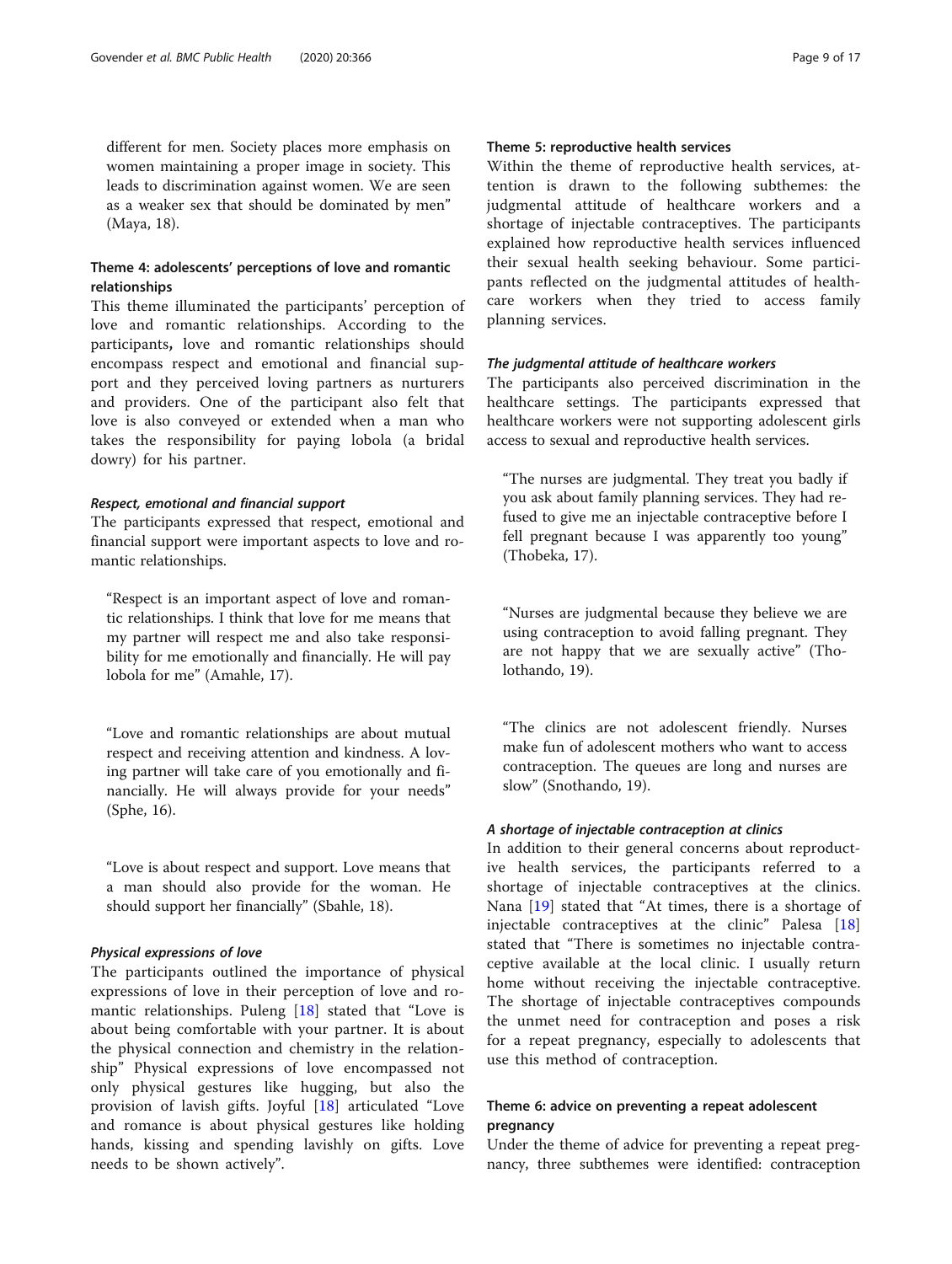and condoms, abstinence, and sceptics. Some participants emphasised the importance of using contraception and condoms.

## Contraception and condoms

The participants advised that contraception and condoms should be used to prevent a repeat adolescent pregnancy. The advice on the use of contraception and condoms in the prevention of repeat adolescent pregnancies is echoed the following quotes.

"I would encourage other adolescent mothers to use contraception and condoms to prevent a repeat adolescent pregnancy. This means the use of both male and female condoms" (Sphe, 16).

"I think protection during sexual intercourse is very important to prevent a first and repeat pregnancy. The protection should include contraception and condoms" (Puleng, 18).

#### Abstinence

The participants who had experienced repeat pregnancies felt tangible regret and remorse. They promoted abstinence as a strategy to prevent a repeat pregnancy. The support for abstinence as a measure to prevent adolescent repeat pregnancy is well articulated in the following quotes:

"I experienced a repeat pregnancy. This made life very difficult so I recommend abstinence to other first time mothers. After the first pregnancy, she should abstain [from having sex] and concentrate on her studies" (Mary, 19).

My advice would be to delay sexual intercourse. At the age of 18 years, I have two children and our future is uncertain. I would encourage first time mothers to abstain and concentrate on completing their high school education (Maya, 18).

#### **Sceptics**

Some adolescents expressed uncertainty about using contraception and condoms to prevent a repeat pregnancy. Amahle made reference to men being able to alter the effects of contraception by using traditional medicine when they impregnate a woman, while Harriet did not trust condoms and contraception.

"I do not think a girl can prevent a repeat pregnancy because men will use traditional medication [herbs]

to make a girl fall pregnant even if she is on contraception" (Amahle, 17).

"I do not trust contraception and condoms. Abstinence is not an option for adolescent mothers. Maybe you can use the morning after pill" (Harriet, 17).

#### Theme 7: plans for another pregnancy and birth control

The participants shared their plans regarding a next pregnancy. Many did not want another pregnancy and would use the injectable contraceptive to prevent falling pregnant. The following quotes echoes the sentiments shared by adolescent mothers on future plans regarding childbearing and the use of birth control:

#### Preference for an injectable contraception

Most participants were in favour of the long acting injectable contraception which is a form of contraception that is injected into the muscle.

"I am not going to have another baby any time soon. I want to use the 3-month injectable contraceptive" (Thobeka, 17).

"I am not having any more children. I will use the injectable contraceptive and encourage my partner to use a condom" (Puleng, 18).

"I am not planning to have another baby till I am financially stable. I am currently using the injectable contraceptive" (Yvonne, 16).

"I am using the 3-month injectable contraceptive and I will not have another baby soon. I will complete my high school education" (Thobile, 19).

#### Reluctance to use birth control

Some participants expressed a lack of faith in contraception and they had not decided on a birth control method to prevent another pregnancy. The participants also articulated reasons as to why they were reluctant to use contraception. The following quotes illustrates the reluctance of participants to use birth control.

"I do not plan to have another baby. I won't use long acting contraception or the pill because it makes you fat, damages your skin and makes you look ugly. I will use the morning after pill" (Harriet, 17).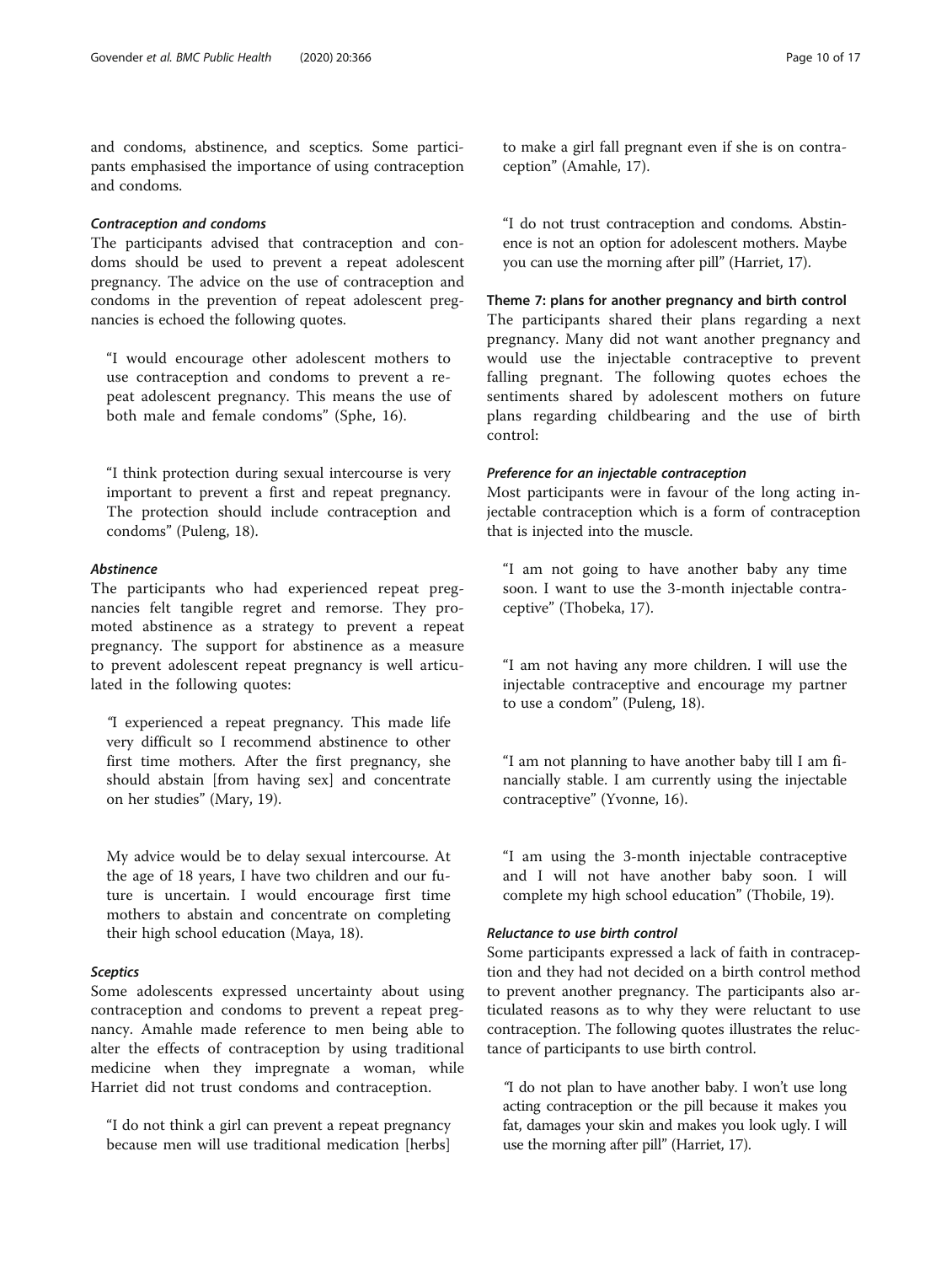"Another pregnancy is out of the question! I have no faith in contraception. I have not decided about my future plans regarding birth control" (Olwethu, 18).

"I do not want to have more children in the future. I have too much responsibility with my two children. I have lost faith in contraception. I would like to do a ligation" (Sbahle, 18).

#### **Discussion**

The purpose of this study was to explore and better understand adolescent mothers' perceptions of sexual risk behaviour. Following data collection and analysis, deep insight was elicited about the sexual health decisions that adolescent mothers took after their first pregnancy. The seven main themes that will steer the discussion are: factors that contribute to sexual risk behaviour, traditions (culture) versus sexual risk taking, gender power and sexuality, perceptions of love and romantic relationships, reproductive health services, prevention to avoid a repeat adolescent pregnancy, and plans regarding a next pregnancy and birth control.

The current study found that peer pressure, drugs and alcohol, experimentation, myths about contraception influenced or shaped adolescents sexual risk behaviour. Furthermore, the media, poor parental supervision and power gender dynamics, poverty leading to transactional sex, the vulnerability of young girls, and the fear of partner rejection, also contributed to the risky sexual behaviour of adolescents. The sexual risk behaviour of adolescents is connected to environmental influences. Social agents like the family, school, peers and social media in the microsystem (immediate environment) played a role in contributing to risky sexual behaviour.

Prior studies have noted the impact of peer pressure that prompts adolescents to engage in risky sexual behaviour [[1,](#page-14-0) [19,](#page-14-0) [20,](#page-14-0) [46](#page-15-0), [52](#page-15-0)]. Some of the adolescent mothers in this study stated that engaging in sex had become the norm and was a 'fashion trend'. A study by Phaswana-Mafuya et al. [\[22\]](#page-14-0) also found that adolescents and adults viewed adolescent pregnancy as normative and fashionable and thus the 'in thing' to do. Clearly, adolescents in this district are highly likely to engage in risky sexual behaviour based on the belief that their peers are involved in similar behaviour, which suggests that adolescents model the viewpoint and behaviour of their peers rather than the traditional values of society.

Myths about contraception also influence sexual health practices [\[17](#page-14-0), [53](#page-15-0)], as the beliefs that the participants held about contraception shaped their health practices and their sexual risk taking behaviours. This finding concurs with a study by Ngum Chi Watts et al. [[17\]](#page-14-0) that was conducted among Australian adolescent mothers who also believed the myth that contraception causes sterility. Adolescent mothers in both studies reported a distrust in contraception because they had witnessed adolescent women falling pregnant regardless of contraception. The overwhelming fear of weight gain while using contraception was echoed by our participants and also by Brazilian women in a study conducted by Goncalves et al. [[53](#page-15-0)]

The participants in our study also noted the negative attitudes of their partners towards condoms, which compromises safe sex. The disfavour of South African men towards condoms are noted by Mash et al. [[54](#page-15-0)] Likewise, Kanda and Mash [[55](#page-15-0)] found that Batswana men and women in their study believed that condoms reduces pleasure, and interferes with a sustained erection. Gendered norms also place the responsibility of contraception in the women's domain. An adolescent father in the South African study Chili and Maharaj [\[56\]](#page-15-0) articulated that the contraceptive methods were solely his choice and sex without a condom is a display of masculine power. Male power domination also results in unsafe sexual practices, unplanned and unwanted pregnancies. Furthermore, inconsistent condom use and partners' repudiation of safe sexual practices hamper public health efforts to promote HIV protective behaviours [[54\]](#page-15-0).

Alcohol and drug use (or abuse) undeniably impairs an individual's judgement and influences risky sexual behaviour [[57\]](#page-15-0). The role of drugs and alcohol in promoting risky sexual behaviour has also been noted by Jackson et al. [\[23](#page-14-0)], who analysed the data from two cohorts of Scottish adolescents to determine the impact of substance use (illicit drugs, smoking and alcohol consumption) on sexual behaviour. It was noted that drugs and alcohol increased risky sexual behaviour in the participating adolescents [\[23\]](#page-14-0). Puberty is a landmark period for the development of sexuality in adolescents and they are likely to engage in sexual experimentation during this period [[58\]](#page-15-0). This was also a trend among the participants in the current study. Sexual curiosity which is associated with psycho-emotional factors is common among adolescents as they are learning to explore and understand sexuality. Adolescents are adjusting to their social needs, changes of their bodies and sexuality [\[43](#page-15-0)]. Adolescent mothers in Ghana confirmed that adolescence is a rebellious phase and they admitted that they wanted to experiment by engaging in sex [[59](#page-15-0)]. In most instances, experimentation includes substance use (drugs and alcohol) and sex [\[57](#page-15-0)].

In the current study, the participants also referred to the sexually explicit content that appears in the media. They agreed that this phenomenon influences their sexual attitudes, beliefs and behaviour. According to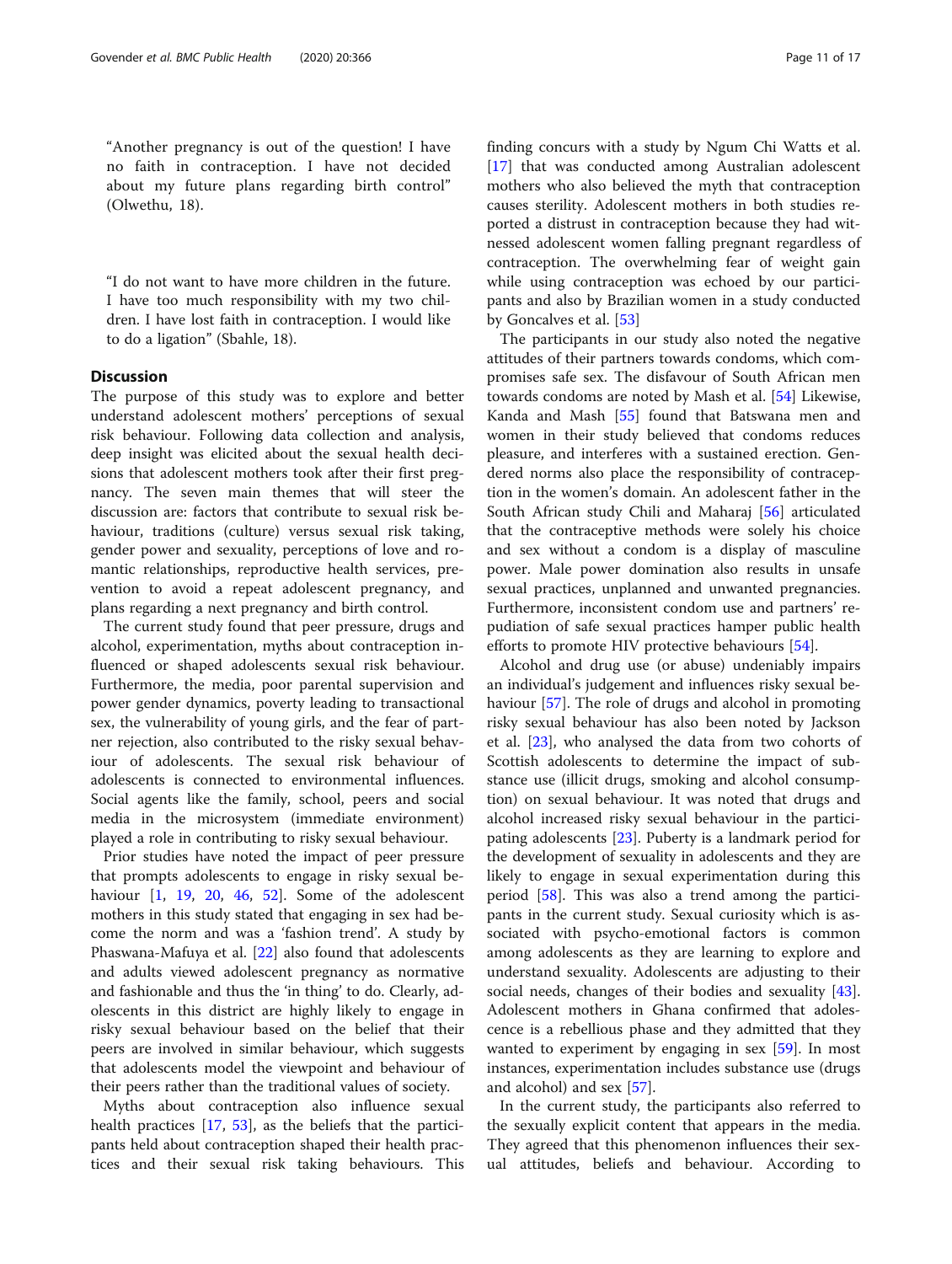Nagaddya et al. [[60\]](#page-15-0), social media also facilitates risky sexual behaviour through unsolicited (and often solicited) photos, videos and texts. Adolescents who were interviewed in a Ugandan study on the impact of social media content and sexual behaviour reported that sexual content posted on social media caused a definite change in their sexual behaviour, including a lively interest in engaging in premarital sex and masturbation  $[60]$  $[60]$ . Similarly, the participants in our study felt that society should not condemn premarital sex as it is shown explicitly and thus condoned in television programs. Television is avidly viewed by adolescents and thus provides inviting observational effects of sexual activities. Oladeji and Ayangunna [\[61\]](#page-15-0) and L'Engle et al. [\[62\]](#page-15-0) argue that adolescents who are consistently exposed to sexual content on the media, and who perceive this sexual content positively, are more likely to engage in risky sexual activities than those who are not exposed to such material.

The participants in this study revealed that some parents' behaviour encourages adolescents' risky sexual activities. Some mentioned that children were exposed to their parents engaging in sex while some mentioned that a lack of parental supervision gave adolescents the liberty to engage in risky sexual behaviour. Participants also revealed that some fathers engaged in sexual activities with their daughters. According to Landry et al. [[63\]](#page-15-0), empirical evidence has shown that parental supervision and monitoring are usually protective factors that curb inappropriate sexual risk behaviour. Moreover, the current study revealed that poor parental relationships could also result in risky sexual behaviour, as some participants admitted that their difficult relationships with their parents resulted in their rebellious behaviour. Earlier studies also found that dysfunctional motherdaughter relationships resulted in risky sexual behaviour that led to adolescent pregnancies [\[1](#page-14-0), [21](#page-14-0), [64\]](#page-15-0).

The participants acknowledged that poverty and the lure of transactional sex were also reasons for risky sexual behaviour, as many young women from povertystricken homes would be encouraged by older men to engage in a sexual relationship as they would provide for them financially. The promise of expensive gifts was also mentioned as a powerful enticement. In recent years, there has been an increasing interest in the 'blesser and blessee' phenomenon as a driver of the HIV epidemic [[30\]](#page-14-0). Older, rich men are known as 'blessers' who tempt young women ('blessees') by providing them with money and gifts for sexual favours [\[28\]](#page-14-0). According to the participants in the current study, sex is transacted for money and gifts by older men. A study in Wentworth, South Africa, revealed that both adolescent girls and boys were lured into transactional sex [[65\]](#page-15-0). A qualitative study by Raganathan et al. [[66\]](#page-15-0) in rural Bushbuckridge in Mpumulanga, South Africa, also found that young women perceived transactional sex as a way of securing financial success. The women from the study in Mpumulanga also viewed money and gifts as a determinant of a woman's value and the commitment of the man to her [[66\]](#page-15-0). Poverty in a larger context within the macrosystem has a cascading effect on an individual's behaviour.

However, the perception of transactional sex as 'a blessing' undermines public health efforts to prevent HIV and STIs in both rural and urban communities in South Africa [[31,](#page-14-0) [66](#page-15-0)–[68](#page-15-0)]. In a Ghanaian study by Kyilleh et al. [[69\]](#page-15-0),adolescent women also reported that poverty prompted young women to engage in transactional sex. It is noteworthy that in the latter study the male participants reported that adolescent school-going girls had multiple relationships in order to sustain themselves financially [[68\]](#page-15-0).

It was evident from the findings of our study that the participants' vulnerability and the fear of rejection encouraged their risky sexual behaviour. Similarly, Hafen et al. [\[70](#page-15-0)] found that adolescents are sensitive and fearful of partner rejection. For an adolescent woman, rejection by a partner embodies anxiety and emotional turmoil [[70\]](#page-15-0). In this regards, the fear of partner rejection makes adolescent women feel vulnerable and, in order to save a relationship, they are most likely to engage in risky sex-ual behaviour [\[69](#page-15-0)].

The literature on young women's perception of how culture influences their sexual behaviour is limited, and a question pertaining to this theme was posed to address this gap. The ecological theory explains that culture within the microsystem and macrosystem influences the development of an individual [[43](#page-15-0)]. Commenting on culture, Nelson, Morrison and Breedy [\[71\]](#page-15-0) argue that culture is beyond race, ethnicity, gender and age, and this is an important stance when discussing culture and sexual risk factors. For example, all the participants in our study belonged to the Zulu ethnic group and they all admitted that their culture placed a high value on the preservation of their virginity. Guiso et al. [[72\]](#page-15-0) define culture as "customary beliefs and values that ethnic, religious and social groups transmit fairly unchanged from generation to generation" (p. 23). Virginity testing is a traditional practice in the Zulu culture [\[73](#page-15-0)]. In this context, the participants acknowledged the role of culture in issues of sexuality but also underscored the changing values of modern adolescents. Chisale [[73](#page-15-0)] points out that cultural practices are under threat as a result of criticism from feminist movements and human rights organisations [[1\]](#page-14-0), and thus virginity testing has received a backlash from human rights and gender activists as a violation of a woman's sexuality and her rights [\[54](#page-15-0)]. However, in response, Chisale [[73\]](#page-15-0) argues that virginity testing is tantamount to "feminine power over patriarchy" (p. 225), as it is a form of protection.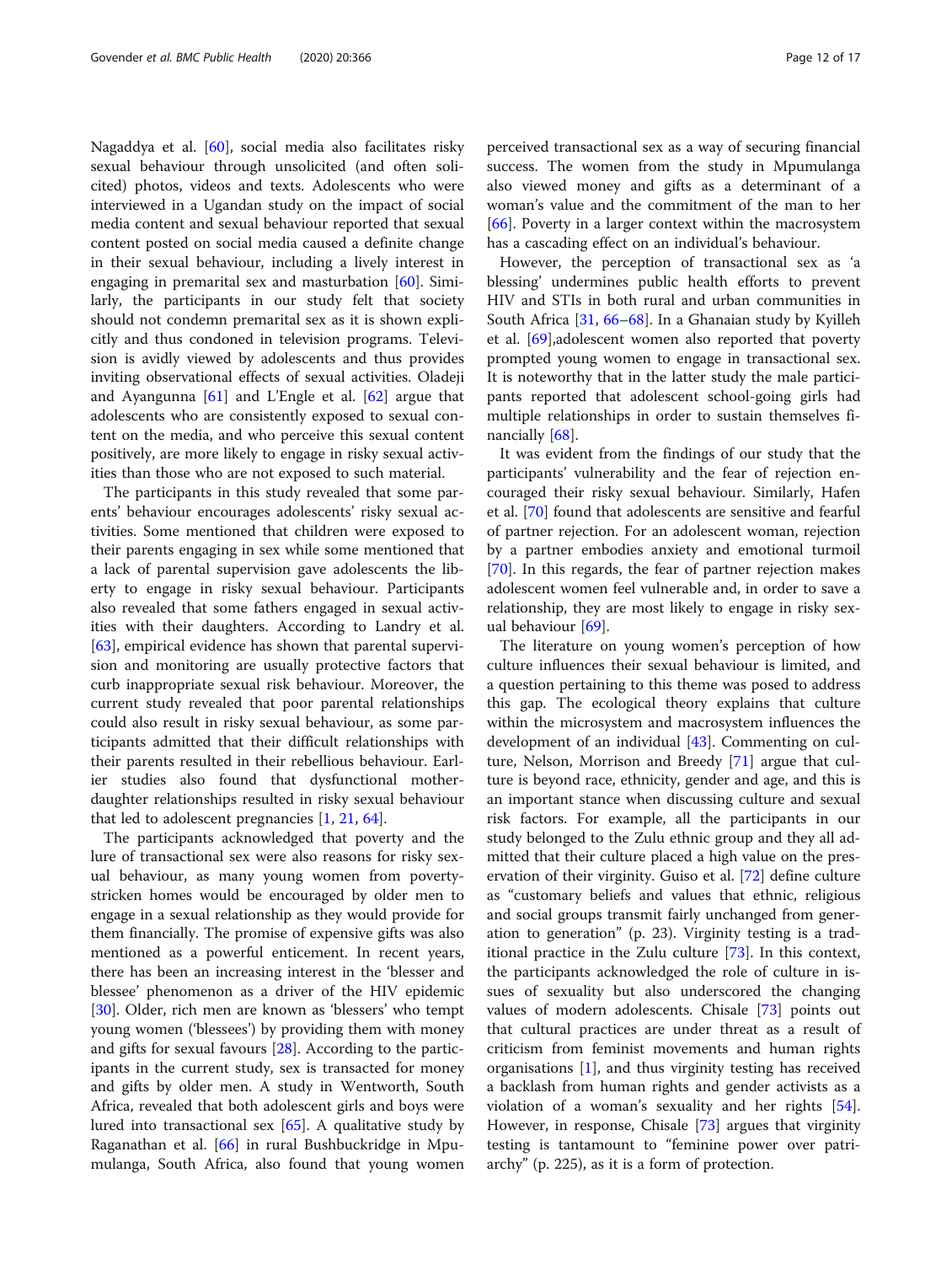Some participants in our study also reported that the payment of lobola for a bride, which is a traditional Zulu practice, is a lengthy process and some young women are unwilling to wait for its conclusion. According to Posel and Rudwick [[74](#page-15-0)], Zulu adults find lobola a constraint to marriage due to the high costs. Lobola is a form of compensation that the bridegroom pays to the bride's family for their loss of a daughter, and it is also a symbol that unites the two families [\[75](#page-15-0)]. The payment was traditionally done in the form of cattle, but large sums of money have also been accepted more recently. The payment of lobola is not without cultural value, but it has been criticised by the Western world and by women's groups and lobbyists in South Africa as a form of purchasing and trading in women [\[72\]](#page-15-0). Cultural practices in the microsystem and macrosystem are often plagued by freedom in the Western societies [\[43](#page-15-0)]. Current debates about cultural practices are important, especially as they address changing sexual practices. Moreover, the debate about individualism versus culture must not be ignored, particularly as individual preferences now marginalise cultural rules about abstaining from premarital sex. This was clearly illustrated by the comments of the participants in the current study.

Since the dawn of democracy, South Africa has remained a patriarchal society where adolescent pregnancy is viewed as a form of delinquency and even prostitution [[76](#page-15-0)]. Moreover, Hodes [[76\]](#page-15-0) argues that some South African males oppose gender equality as they view it as a license for sexual promiscuity among adolescent women. In the current study, the participants were disconcerted by the taunts of society when they became adolescent mothers. They also commented avidly on a persisting culture of disrespect and gender inequality. Research in South Africa has shown that the social contexts also influence and shape the experiences of adolescent sexuality and women's subordination [\[35](#page-14-0)]. Furthermore, adolescent pregnancy in South Africa is met with social disapproval. Botha [[35\]](#page-14-0) suggests that communities associate adolescent pregnancy with moral degeneration. Political and social discourses at a macrosystem level can either affect the individual positively or negatively [\[43](#page-15-0)]. Hodes [[76\]](#page-15-0) argues that the attitudes dominating adolescent pregnancy violates woman rights.

While the literature suggests that some adolescent women are intentionally becoming pregnant for material gain by exploiting the child support grant [\[77,](#page-15-0) [78](#page-15-0)], the participants in our study focused on the sexual exploitation of poverty stricken adolescents by older men. Gender inequality and the power struggle in a relationship compromise the sexual and reproductive health of adolescent women [\[79](#page-15-0)]. Dominant and controlling male partners are likely to engage in risky sexual behaviour and are highly likely to infect their partners with HIV/ STIs [\[80](#page-15-0)]. The power imbalance in the relationship of an adolescent woman with an older man or an abusive young man also renders her vulnerable to predatory sexual advances and/or risky sexual behaviour [[79\]](#page-15-0).

Conversely, the participants in our study associated love and romance with respect, emotional support, financial support and physical expression. Sumter et al. [[80\]](#page-15-0) also state that adolescents perceive love and romance as encompassing passion, connection and physical intimacy. However, the literature suggests that love in the context of romantic relationships often renders adolescents vulnerable and encourages them to engage in sexual activities [[69](#page-15-0), [81](#page-15-0)]. Furthermore, adolescents may underestimate the sexual risks they take and are highly likely to have unprotected sex. A study that was conducted in India by Janardhana and Manjula [[81](#page-15-0)] found that adolescent women who engaged in physical intimacy and premarital sex with a romantic partner thought that it would lead to a marriage proposal. A similar tendency was noted by Kyilleh et al. [[69\]](#page-15-0), as Ghanaian adolescent women engaged in premarital sex with the expectation that their partners would marry them. This study affirmed that an in-depth understanding of love and romantic relationships is pivotal in the context of adolescent sexual and reproductive health, with particular reference to pregnancies, HIV, and STIs.

The participants in this study reported that they were concerned about the judgmental attitude of nurses and limited stocks of injectable contraceptives at clinics. Furthermore, participants in this study did not consider the clinics to be adolescent friendly. Healthcare services is a part of the exosystem that has a profound effect on the development and behaviour of individuals. A systematic review of the attitudes of healthcare providers towards adolescent sexual and reproductive health services in developing countries found that unprofessional attitudes of healthcare professional and a lack of youth friendly reproductive health services hindered access to sexual and reproductive health services [\[82](#page-15-0)]. According to local research, Mkhwananzi also noted that South African adolescent mothers are subjected to taunting from nurses [[83\]](#page-15-0). Furthermore, studies conducted in Ethiopia [[84](#page-15-0)] and Thailand [\[85](#page-15-0)] also found that the negative attitude of healthcare practitioners reduced the young girls' desire to access sexual and reproductive health services. This suggests that healthcare services may be a barrier to rather than an enabler of sexual and reproductive health support. In our study, the perceptions of the participants illustrate that sexual and reproductive health is provided in a demeaning manner rather than in an empowering manner. In this regard, the exosystem can be demeaning or empowering to the individual [\[43](#page-15-0)].

The participants in this study proposed contraception, condoms and abstinence for the prevention of an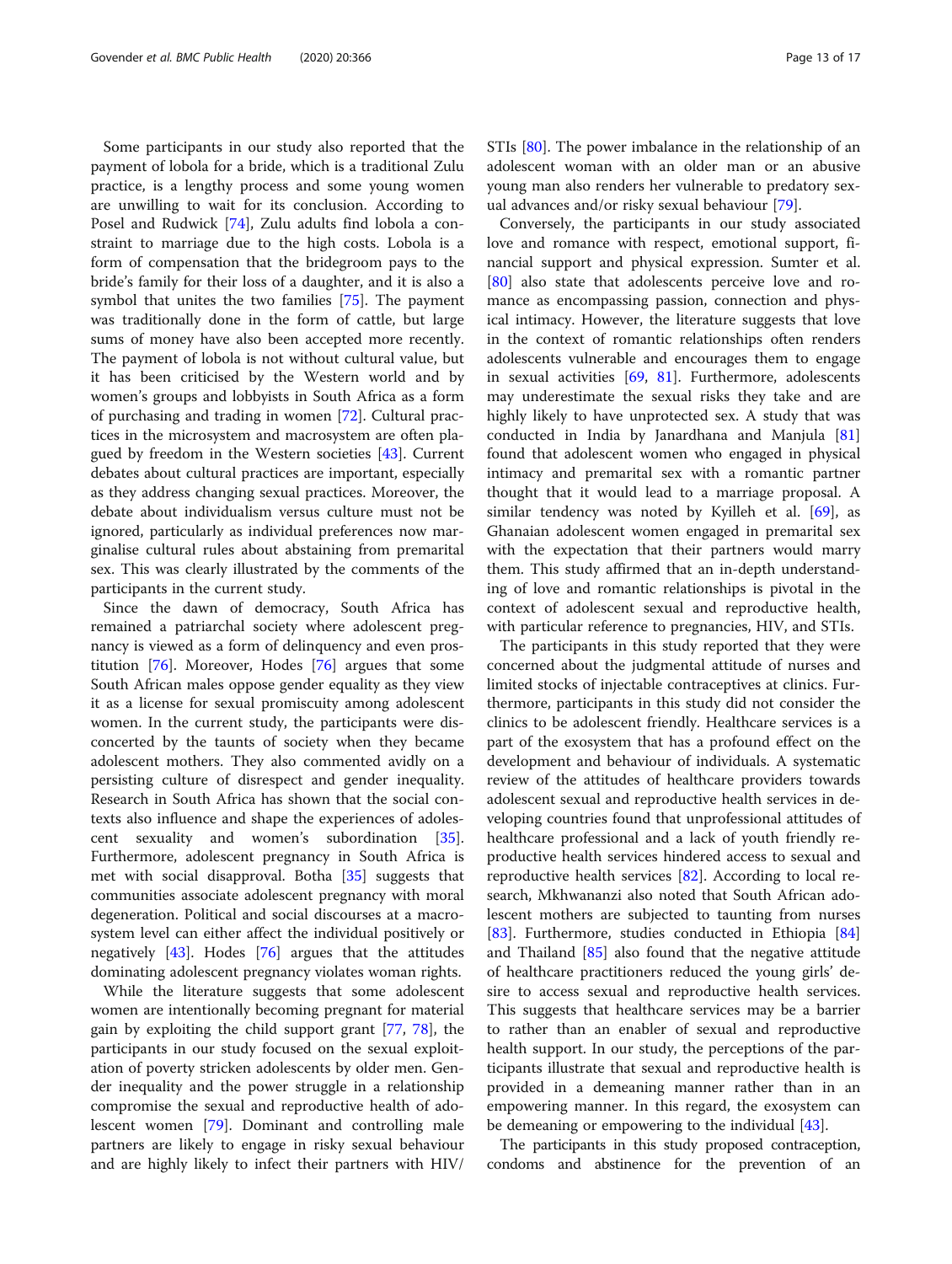adolescent repeat pregnancy. However, some participants were skeptical about the advice they had received regarding the prevention of a repeat pregnancy, which was probably due to the myths surrounding contraception and the fear of weight gain among adolescent women. There is limited literature on the postpartum sexual and reproductive health plans of adolescent mothers. This is a matter of grave concern because the sexual and reproductive health needs of adolescent mothers are often shelved due to a lack of understanding and knowledge. Most of the participants in our study were adamant that they did not want to have another baby and many stated that they preferred the injectable contraception. Some were keen to encourage their partners to use a condom as well. However, some participants had no plans regarding the use of contraception due to their distrust of the efficacy and side effects of contraception. Studies in Australia [[13](#page-14-0)] and Brazil [\[53](#page-15-0)] also provide evidence that young women have many misconceptions and fears regarding the use of contraception.

This study had several limitations. The sample size was small and it was conducted in only one health establishment in the Ugu district. The transferability of the results is therefore limited to a setting that is similar to the study site. The study was also confined to adolescent women while the views of adolescent young men were not elicited. It is acknowledged that the sexual risk behaviours of adolescent men are equally important when considering recommendations for improving sexual and reproductive health behaviours and services, and this may become the focus of a future study.

# Conclusion

The findings of this study contribute to an in-depth understanding of adolescent mothers' perspectives of sexual risk behaviour. In view of our analysis of the data, it may be argued that adolescent women's beliefs about their family and friends, love and romantic relationships, contraception, and cultural practices and behaviours will affect their sexual and reproductive health practices. Similar to the findings of Yakubu and Salisa [[86\]](#page-16-0), the findings of this study also confirm that poor sociocultural, economic, individual, and health service related factors prompt inappropriate sexual behaviour among adolescents. In considering the sexual and reproductive health of adolescents, their right to make independent decisions and the impact of cultural impositions on these decisions should not be sidelined. One noteworthy finding is that adolescent women are vulnerable to transactional sex. Poverty drives them into inappropriate and harmful sexual relations with older men as this is often their only means of survival. Moreover, transactional sex is associated with HIV, STIs, adolescent pregnancy and sexual violence [[66](#page-15-0), [67\]](#page-15-0) and should be curbed as a matter of urgency. The economic empowerment of adolescent girls including financial literacy is essential to combat poverty and transactional sex [[87\]](#page-16-0). Gender and power inequality in adolescent romantic relationships also increases young women's susceptibility to HIV infection [\[77\]](#page-15-0).While transactional sex is a natural concern, adolescent mothers in this study had stated that the provision of lavish gifts is an important part of a loving relationship. In this regard, the nature of adolescent romantic relationships needs to be further explored.

The findings of the study reinforce the importance of postpartum sexual risk reduction interventions for adolescent mothers, with particular reference to HIV/AIDS and adolescent pregnancy. The authors have paved the argument that sexual risk behaviour must be understood in terms of public health issues. Sexual and reproductive health (SRH) education should be underpinned by resilience, consequential thinking, navigating emotions, the right to negotiate, and skills in decision making. South Africa is a signatory to the Sustainable Development Goals (SDGs) of the United Nations and SDG 3 in particular addresses health issues and focuses on ensuring universal access to SRH. This can only be achieved through transformative collaboration between the health, education and social sectors, and this should be encouraged in the interest of the many young people in this country who are victims of ignorance, poor decision making, and the need for survival.

#### Abbreviations

HIV: Human immunodeficiency virus; AIDS: Acquired immunodeficiency syndrome; SDG: Sustainable development goal; SRH: Sexual and reproductive health; STI: Sexually transmitted disease

#### Acknowledgements

The authors would like to express their sincere thanks to the participants for the value they added to the study.

#### Author contributions

DG was the principal investigator, SN was the supervisor, and MT was the co-supervisor. DG designed the study protocol and supervised the collection of data. Data analysis and interpretation were mainly conducted by DG with assistance from SN and MT. The manuscript was prepared by DG with substantial contributions and edits provided by SN and MT. All authors read and approved the manuscript.

#### Funding

The research was supported by the Fogarty International Centre (FIC), NIH Common Fund, Office of Strategic Coordination, Office of the Director (OD/ OSC/CF/NIH), Office of AIDS Research, Office of the Director (OAR/NIH), and the National Institute of Mental Health (NIMH/NIH) of the National Institute of Health under Award Number D43TW010131. The funder had no role in the design of the study, data collection, analysis, interpretation of the data, writing of the manuscript or the decision to publish. The content and comments reflect the views of the authors and do not represent the official views of the National Institute of Health.

#### Availability of data and materials

The data used to elicit the findings of this study are available from the corresponding author upon reasonable request.

#### Ethics approval and consent to participate

The University of KwaZulu-Natal Bioethics Research Committee (ref no: BFC553/16), the KwaZulu-Natal Department of Health (ref no: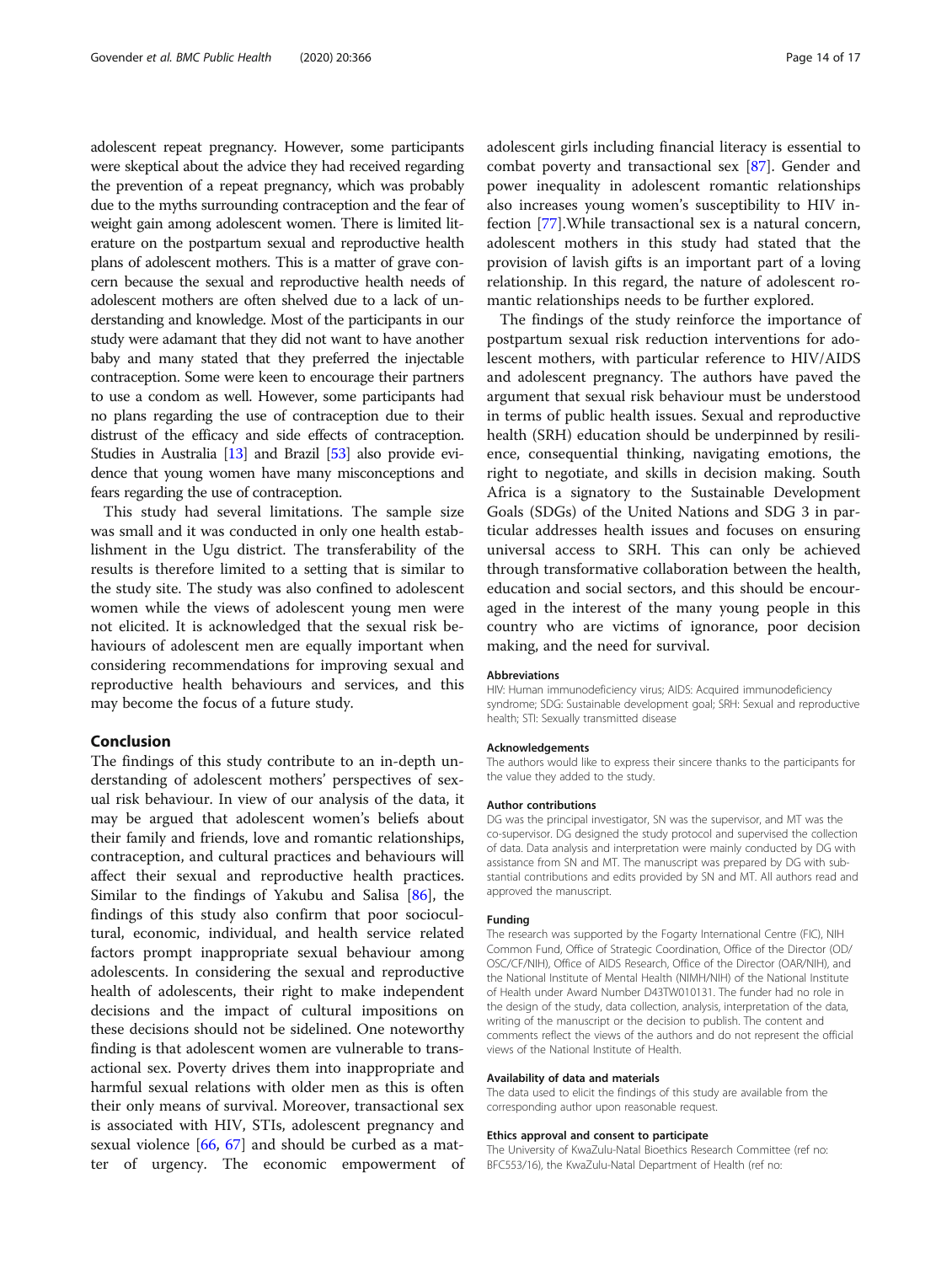<span id="page-14-0"></span>KZ 2016RP26 545), and the Chief Executive Officer of the district hospital approved this study. Participation was voluntary and the participants could withdraw from the study at any point. Informed consent was granted by all participants. The informed consent was written. Parents' or legal guardians' permission was obtained for each participant under the age of 18 who participated in the study. Parental or legal guardian consent was written as required by the University of KwaZulu-Natal Bioethics Research Committee. Pseudonyms are used to identify the illustrative quotes by the participants and to ensure that their confidentiality is maintained.

#### Consent for publication

Not applicable.

#### Competing interests

The authors declare that they have no competing interests.

#### Author details

<sup>1</sup> KwaZulu-Natal Department of Health, Durban, South Africa. <sup>2</sup>School of Nursing and Public Health, Discipline of Public Health Medicine, University of KwaZulu-Natal, Durban, South Africa. <sup>3</sup>Developing Research Innovation Localisation and Leadership (DRILL), Durban, South Africa.

# Received: 19 August 2019 Accepted: 5 March 2020

#### References

- 1. Govender D, Naidoo S, Taylor M. Scoping review of risk factors of and interventions for adolescent repeat pregnancies: a public health perspective. Afr J Prm Health Care Fam Med. 2018;10(1):a1685. [https://doi.org/10.4102/](https://doi.org/10.4102/phcfm.v10i1.1685) [phcfm.v10i1.1685](https://doi.org/10.4102/phcfm.v10i1.1685).
- 2. Ramraj T, Jackson D, Dinh T, Olorunju S, Lombard C, Sherman G, et al. Adolescent access to care and risk of early mother-to-child HIV transmission. J Adolesc Health. 2018;62:434–43.
- UNAIDS. Women and HIV: a spotlight on adolescent girls and young women. Geneva, Switzerland: UNAIDS; 2019.
- 4. Johnson LF, Dorrington RE, Moolla H. HIV epidemic drivers in South Africa: a model-based evaluation of factors accounting for inter-provincial differences in HIV prevalence and incidence trends. South African J HIV Med. 2017;18(1):a695. <https://doi.org/10.4102/sajhivmed.v18i1.695>.
- 5. Christofides NJ, Jewkes RK, Dunkle KL, Nduna M, Shai NJ, Sterk C. Early adolescent pregnancy increases risk of incident HIV infection in the eastern cape, South Africa. J Int AIDS Soc. 2014;17:18585 [http://www.jiasociety.org/](http://www.jiasociety.org/index.php/jias/article/view/18585) [index.php/jias/article/view/18585.](http://www.jiasociety.org/index.php/jias/article/view/18585)
- 6. Nkani N, Bhana D. Sexual and reproductive well-being of teenage mothers in a South African township school. South African J Educ. 2016;36(2). Available from:). <https://doi.org/10.15700/saje.v36n2a118>.
- 7. Kumza EK, Peters RM. Adolescent vulnerability, sexual health, and the NP's role in health advocacy. J Am Assoc Nurse Pract. 2016;26:353–61.
- 8. Steinberg L. A social neuroscience perspective on adolescent risk-taking. Dev Rev. 2008;28(1):78–106. [https://doi.org/10.1016/j.dr.2007.08.002.](https://doi.org/10.1016/j.dr.2007.08.002)
- 9. Jaworska N, MacQueen G. Adolescence as a unique developmental period. J Psychiatry Neurosci. 2015;40(5):291–3. <https://doi.org/10.1503/jpn.150268>.
- 10. Plourde K, Fischer S, Cunningham J, Brady K, Brady K, McCarraher DR. Improving the paradigm of approaches to adolescent sexual and reproductive health. Reproductive Health. 2016;13(72). Available from:). <https://doi.org/10.1186/s12978-016-0191-3>.
- 11. Kosinska M, Chichowska A, Tilioune A. An opportune time to improve sexual and reproductive health of adolescents in the European region through intersectoral collaboration. EntreNous: The European Magazine for Sexual and Reproductive Health; 2016. p. 12–5.
- 12. Dillon ME. Adolescent pregnancy in mental health. In: Dillon ME, Cherry AL, editors. International handbook of adolescent pregnancy: medical, psychosocial and public health responses. New York: Springer; 2014. p. 79–102.
- 13. Ngum Chi Watts M, Liamputtong P, Mcmichael C. Early motherhood: a qualitative study exploring the experiences of African Australian teenage mothers in greater Melbourne, Australia. BMC Public Health. 2015. [https://](https://doi.org/10.1186/s12889-015-2215-2) [doi.org/10.1186/s12889-015-2215-2](https://doi.org/10.1186/s12889-015-2215-2).
- 14. Kheswa J, Pitso TJ. Psychological well-being and sexual behaviour of south African teenage mothers. Mediterr J Soc Sci. 2014;5(10):563–8.
- 15. Koniak-Griffin D, Lesser JGU, Nyamathi A. Teen pregnancy, motherhood, and unprotected sexual activity. Res Nurs Health. 2003;26:4–19.
- 16. Lesser J, Oakes R, Koniak-Griffin D. Vulnerable adolescent mothers' perceptions of maternal role and HIV risk. Health Care for Women Int. 2003; 24(6):513–28.
- 17. Ngum Chi Watts MC, Liamputtong P, Carolan M. Contraception knowledge and attitudes: truths and myths among African Australian teenage mothers in greater Melbourne. Australia. J Clin Nurs. 2013;23:2131–41.
- 18. Govender D, Naidoo S, Taylor M. Prevalence and risk factors of repeat pregnancy among south African adolescent females. Afr J Reprod Health. 2019;23(1):73–87. Available from:. [https://doi.org/10.29063/ajrh2019/v23i1.8.](https://doi.org/10.29063/ajrh2019/v23i1.8)
- 19. Martyn KK, Martin R. Adolescent sexual risk assessment. J Midwifery Women's Health. 2003;48(3):213–9.
- 20. Widman L, Choukas-Bradley S, Helms SW, Prinstein MJ. Adolescent susceptibility to peer influence. J Adolesc Health. 2016;58:323–9.
- 21. Rowland S. Social predictors of repeat adolescent pregnancy and focused strategies. Best Pract Res Clin Obstet Gynecol. 2010;24(5):605–16.
- 22. Phaswana-Mafuya N, Tabane C, Davids A. Community member perceptions of influences on teenage pregnancies. J Psychol Afr. 2016;26(5):419–27. <https://doi.org/10.1080/14330237.2016.1185916>.
- 23. Jackson C, Sweeting H, Haw S. Clustering of substance use and sexual risk behaviour in adolescence: analysis of two cohort studies. BMJ Open. 2012;2: e000661. <https://doi.org/10.1136/ bmjopen-2011-00066>.
- 24. Negriff S, Schneiderman JU, Trickett PK. Child maltreatment and sexual risk behaviour: maltreatment types and gender differences. J Dev Behav Pediatr. 2015;36(9):708–16. <https://doi.org/10.1097/DBP.0000000000000204>.
- 25. Statistics South Africa. South Africa demographic health survey 2016. Pretoria: Statistics South Africa; 2017. Available from: [https://dhsprogram.](https://dhsprogram.com/pubs/pdf/PR84.pdf) [com/pubs/pdf/PR84.pdf](https://dhsprogram.com/pubs/pdf/PR84.pdf).
- 26. Jewkes R, Vundule C, Moforah F, Jordaan E. Relationship dynamics and teenage pregnancy in South Africa. Soc Sci Med. 2001;52(5): 733–44.
- 27. Jewkes RK, Dunkle K, Ndua M, Shai N. Intimate partner violence, relationship and incidence of HIV infection in young women in South Africa: a cohort study. Lancet. 2010;376:41–8.
- 28. Madiba S, Ngwenya N. Cultural practices, gender inequality and inconsistent condom use increase vulnerability to HIV infection: narratives from married and cohabiting women in rural communities in Mpumalanga province, South Africa. Glob Health Action. 2017;10(2):1341597. [https://doi.org/10.](https://doi.org/10.1080/16549716.2017.1341597) [1080/16549716.2017.1341597](https://doi.org/10.1080/16549716.2017.1341597).
- 29. Wamoyi J, Fenwick A, Urassa M, Zaba B, Stones W. "Women's bodies are shops": beliefs about transactional sex and implications for understanding gender power and HIV prevention in Tanzania. Arch Sex Behav. 2011;40: 5–15.
- 30. De Oliveira T, Kharsany ABM, Graf T, Cawood C, Khanyile D, Grobler A, et al. Transmission networks and risk of HIV infection in KwaZulu-Natal, South Africa: a community-wide phylogenetic study. Lancet HIV. 2017; 4(1):e41–50.
- 31. Mampane JN. Exploring the 'blesser and blessee' phenomenon: young women, transactional sex, and HIV in rural South Africa. SAGE Open. 2018;  $8(4):1-9$ .
- 32. Singh S, Naicker P. Control as support: improving the outcomes for teenage mothers. In: Mkhwanazi N, Bhana D, editors. Young families: gender, sexuality and care. Cape Town: HSRC Press; 2017. p. 162–73.
- 33. Mkhwanazi N, Bhana D. Understanding young families in South Africa. In: Mkhwanazi N, Bhana D, editors. Young families: gender, sexuality and care. Cape Town: HSRC Press; 2017. p. 3–16.
- 34. Hodes R. Popular perspectives on teenage pregnancy in South Africa. In: Mkhwanazi N, Bhana D, editors. Young families: gender, sexuality and care. Cape Town: HSRC Press; 2017. p. 17–29.
- 35. Botha N. Mina's story: Sick with childin an Afrikaan-speaking community. In: Mkhwanazi N, Bhana D, editors. Young families: gender, sexuality and care. Cape Town: HSRC Press; 2017. p. 65–77.
- 36. Versfeld A. Aliyah's story: Generational change in Manenberg. In: Mkhwanazi N, Bhana D, editors. Young families: gender, sexuality and care. Cape Town: HSRC Press; 2017. p. 78–91.
- 37. Blake R. Moral mothers and disobedient daughters: a politics of care and moral personhood across generations. In: Mkhwanazi N, Bhana D, editors. Young families: gender, sexuality and care. Cape Town: HSRC Press; 2017. p. 184–98.
- 38. Blackie D. Disrupted families: the social production of child abandonment in urban Johannesburg. In: Mkhwanazi N, Bhana D, editors. Young families: gender, sexuality and care. Cape Town: HSRC Press; 2017. p. 201–13.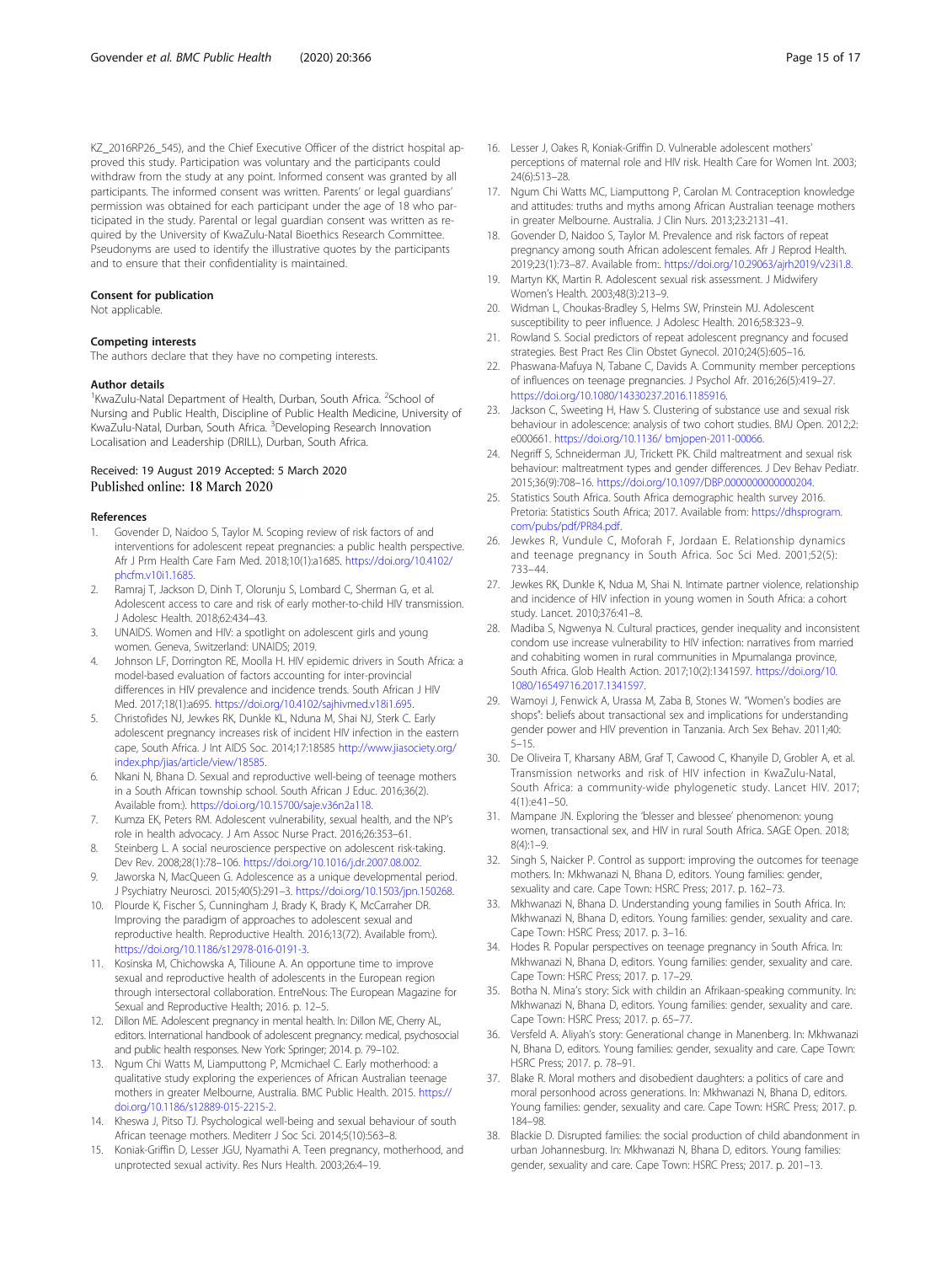- <span id="page-15-0"></span>39. Nkani N. Regulating and mediating fathers' involvement in families: The negotiation of inhlawulo. In: Mkhwanazi N, Bhana D, editors. Young families: gender, sexuality and care. Cape Town: HSRC Press; 2017. p. 97–106.
- 40. Mvune N. Ubaba ukhona kodwa angikabi namandla': Navigating teenage fatherhood in rural KwaZulu-Nata. In: Mkhwanazi N, Bhana D, editors. Young families: gender, sexuality and care. Cape Town: HSRC Press; 2017. p. 131–45.
- 41. Ngabaza S, Shefer T. Gendered narratives on family and care practices. In: Mkhwanazi N, Bhana D, editors. Young families: gender, sexuality and care. Cape Town: HSRC Press; 2017. p. 147–62.
- 42. Bhana D. Anisa's story: becoming a teenage mother in an Indian community. In: Mkhwanazi N, Bhana D, editors. Young families: gender, sexuality and care. Cape Town: HSRC Press; 2017. p. 131–45.
- 43. Cala VC, Soriano E. Health education from an ecological perspective: adaptation of the Bronfenbrenner model from an experience with adolescents. Procedia-Soc Behav Sci. 2014;8(1):47–57.
- 44. Mkwananzi S. Teenage mothers and fathers: A demographic perspective. In: Mkhwanazi N, Bhana D, editors. Young families: gender, sexuality and care. Cape Town: HSRC Press; 2017. p. 131–45.
- 45. Ugu Municipality. Ugu District Municipality integrated development plan 2017/2018−2021/2022. Ugu District Municipality 2013.
- 46. Ramjee G, Sartoruis B, Morris N, Handan W, Reddy R, Yssel JD, Tanser F. A decade of sustained geographic spread of HIV infections among women in Durban, South Africa. BMC Infect Dis. 2019. [https://doi.org/10.1186/s12879-](https://doi.org/10.1186/s12879-019-4080-6) [019-4080-6](https://doi.org/10.1186/s12879-019-4080-6).
- 47. Govender D, Naidoo S, Taylor M. Nurses' perception of the multidisciplinary team approach of care for adolescent mothers and their children in Ugu, KwaZulu-Natal. African J Primary Health Care Family Med. 2019;11(1):a1936. <https://doi.org/10.4102/ phcfm.v11i1.1936>.
- 48. Onwuegbuzie AJ, Dickinson WB, Leech NL, Zoran AG. Qualitative framework for collecting and analysing data in focus group research. Int J Qual Methods. 2009;8(3):1–21.
- 49. Braun V, Clark V. Using thematic analysis in psychology. Qual Res Psychol. 2006;3(2):77–101.
- 50. Hockey J. Research methods, researching peers and familiar settings. Res Pap Educ. 2006;8(2):199–225.
- 51. Shenton AK. Strategies for ensuring trustworthiness in qualitative research projects. Educ Inf. 2004;22:63–7.
- 52. Selikow TA, Ahmed N, Flisher AJ, Mathews C, Mukoma W. "I am not 'umqwayito'": a qualitative study of peer pressure and sexual risk behaviour among young adolescents in Cape Town, South Africa. Scandinavian J Public Health. 2009;37(2):107–12.
- 53. Goncalves H, Souza AD, Tavares PA, Cruz SH, Behague S. Contraceptive medicalisation, fear of infertility and teenage pregnancy in Brazil. Culture, Health Sexuality. 2011;13:201–15.
- 54. Mash R, Mash B, De Villiers P. "Why don't you just use a condom?": understanding the motivational tensions in the minds of South African women. PHCFM. 2010. Available from:. <https://doi.org/10.4102/phcfm.v2i.79>.
- 55. Kanda L, Mash R. Reasons for inconsistent condom use by young adults in Mahalapye, Botswana. Afr J Prm Health Care Fam Med. 2018;10(1):a1492. <https://doi.org/10.4102/phcfm.v10i1.1492>.
- 56. Chili S, Maharaj P. "I was not planning to have a child at such a young age": experiences of young fathers in Durban, South Africa. In: Mkhwanazi N, Bhana D, editors. Young families: gender, sexuality and care. Cape Town: HSRC Press; 2017. p. 119–31.
- 57. Patton R, Keaney F, Brady M. Drugs, alcohol and sexual health: opportunities to influence risk behaviour. BMC Res Notes. 2008;1:27. Published 2008 Jun 18. [https://doi.org/10.1186/1756-0500-1-27.](https://doi.org/10.1186/1756-0500-1-27)
- 58. Kar SK, Choudhury A, Singh AP. Understanding normal development of adolescent sexuality: a bumpy ride. J Human Reprod Sci. 2015;8(2):70–4. [https://doi.org/10.4103/0974-1208.158594.](https://doi.org/10.4103/0974-1208.158594)
- 59. Gyesaw NYK, Ankomah A. Experiences of pregnancy and motherhood among teenage mothers in a suburb of Accra, Ghana: a qualitative study. Int J Women's Health. 2013;5:773–80.
- 60. Nagaddya R, Kiconco S, Komuhangi A, Akugizizibwe P, Auhairwe C. Assessing the influence of social networking material on adolescents' sexual behaviour in Kampala. J Educ Pract. 2017;8(15):187–93.
- 61. Oladeji D, Ayangunna JA. Media influence as predictors of adolescents' sexual risky behaviour in Nigeria. MedCrave Online Journal of Women's Health. 2017;5(1):192–6. <https://doi.org/10.15406/mojwh.2017.05.00112>.
- 62. L'Engle KL, Brown JD, Kenneary K. The mass media are an important context for adolescents' sexual behaviour. J Adolesc Health. 2006;38:186–92.
- 63. Landry M, Turner M, Vyas ASW. Social media and sexual behaviour among adolescents: is there a link? JMIR Public Health Survey. 2017;3(2):e28.
- 64. Rigsby DC, Macones GA, Driscoll DA. Risk factors for rapid repeat pregnancy among adolescent mothers: a review of the literature. J Pediatr Adolesc Gynecol. 1998;11:115–26.
- 65. Frank S, Esterhuizen T, Jinnabhai CC, Sullivan K, Taylor M. Risky behaviour of high school students in an era of HIV and AIDS. S Afr Med J. 2008;98(5): 394–8.
- 66. Ranganathan M, Heise L, Pettifor A, Silverwood RJ, Selin A, MacPhail C, et al. Transactional sex among young women in rural South Africa: prevalence, mediators and association with HIV infection. J Int AIDS Soc. 2016;19(1): 20749.
- 67. Ranganathan M, MacPhail C, Pettifor A, Kahn KNK, Twine R, Watts C, et al. Young women's perceptions of transactional sex and sexual agency: a qualitative study in the context of rural South Africa. BMC Public Health. 2017;17(1):666. Available from:. <https://doi.org/10.1186/s12889-017-4636-6>.
- 68. Kilburn K, Ranganathan M, Stoner MCD, Hughes JP, MacPhail C, Agyei Y, et al. Transactional sex and incidences of HIV infection in a cohort of young women from rural South Africa. AIDS. 2018;32(12):1669–77. [https://doi.org/](https://doi.org/10.1097/QAD.0000000000001866) [10.1097/QAD.0000000000001866](https://doi.org/10.1097/QAD.0000000000001866).
- 69. Kyilleh JM, Tabong PT, Konlaan BB. Adolescents' reproductive health knowledge, choices and factors affecting reproductive health choices: a qualitative study in the West Gonja District in the Northern region, Ghana. BMC Int Health Hum Rights. 2018;18(1):6. Published 2018 Jan 24. [https://doi.](https://doi.org/10.1186/s12914-018-0147-5) [org/10.1186/s12914-018-0147-5](https://doi.org/10.1186/s12914-018-0147-5).
- 70. Hafen CA, Spilker A, Chango J, Marston ES, Allen J. To accept or reject? The impact of adolescent rejection sensitivity on early adult romantic relationships. J Res Adolesc. 2015;24(1):55–64.
- 71. Nelson LE, Morrison-Breedy D. Sex partner type and condom use in African American adolescent mothers: a literature review. J Child Adolescent Psychiat Nurs. 2008;21(4):213–9.
- 72. Guiso L, Sapienza P, Zingales L. Does culture affect economic outcomes? J Econ Perspect. 2006;20(2):23–48.
- 73. Chisale SS. Decolonising HIV prevention: a critical examination of 'Ukusoma' and virginity testing. Alternation. 2016;23(2):217–35.
- 74. Posel D, Rudwick S. Marriage and bride wealth (Ilobolo). Afr Stud Rev. 2014; 57:51–72.
- 75. Khomari DM, Tebele C, Nel K. The social value of lobola: perceptions of south African college students. J Psychol Afr. 2012;22(1):143–5.
- 76. Hodes RJ. Too many rights? Reproductive freedom in post-apartheid South Africa. CSSR Working Paper No. 374. Forthcoming. Cape Town, South Africa: Centre for Social Science Research; 2016.
- 77. Ngubane N, Maharaj P. Childbearing in the context of the child support grant in a rural area in South Africa Sage Open 1–8; 2015. [https://doi.org/10.](https://doi.org/10.1177/2158244018817586) [1177/2158244018817586](https://doi.org/10.1177/2158244018817586).
- 78. Jordan N, Patel L, Hochfeld. Early motherhood in Soweto: the next between the child support grant and developmental social work services. Soc Work. 2014;50:394–409.
- 79. Jewkes RK, Dunkle K, Ndua M, Shai N. Intimate partner violence, relationship and incidences of HIV infection in young women in South Africa: a cohort study. Lancet. 2010;376:41–8.
- Sumter SR, Valkenburg PM, Peter J. Perceptions of love across the lifespan: differences in passion, intimacy, and commitment. Int J Behav Dev. 2013; 37(5):417–27.
- 81. Janardhana N, Manjula B. Adolescents' romantic relationship: dynamics of parent-child relationship from India. In: Mohammadnezhad H, editor. Maternal and child health matters around the world. London: Intech Open Limited; 2018. p. P1–21. Available from. [https://doi.org/10.5772/intechopen.](https://doi.org/10.5772/intechopen.80754) [80754.](https://doi.org/10.5772/intechopen.80754)
- 82. Chilinda I, Hourahane G, Pindani M, Chitsulo C, Maluwa A. Attitude of healthcare providers towards adolescent sexual and reproductive health services in developing countries: systematic review. Health. 2014;6:1706–13.
- 83. Mkhwanazi N. Understanding teenage pregnancy in a post-apartheid south African township. Culture, Health & Sexuality. 2010;12(4):347–58.
- 84. Tilahun M, Mengisti B, Egata G, Reda AA. Health workers' attitudes toward sexual and reproductive health services for unmarried adolescents in Ethiopia. Reproductive Health. 2012;9:19.
- 85. Tangmunkongvorakul A, Banwell C, Carmichael G, Utomo ID, Seubsman S, Kelly M, Sleigh A. Use and perceptions of sexual and reproductive health